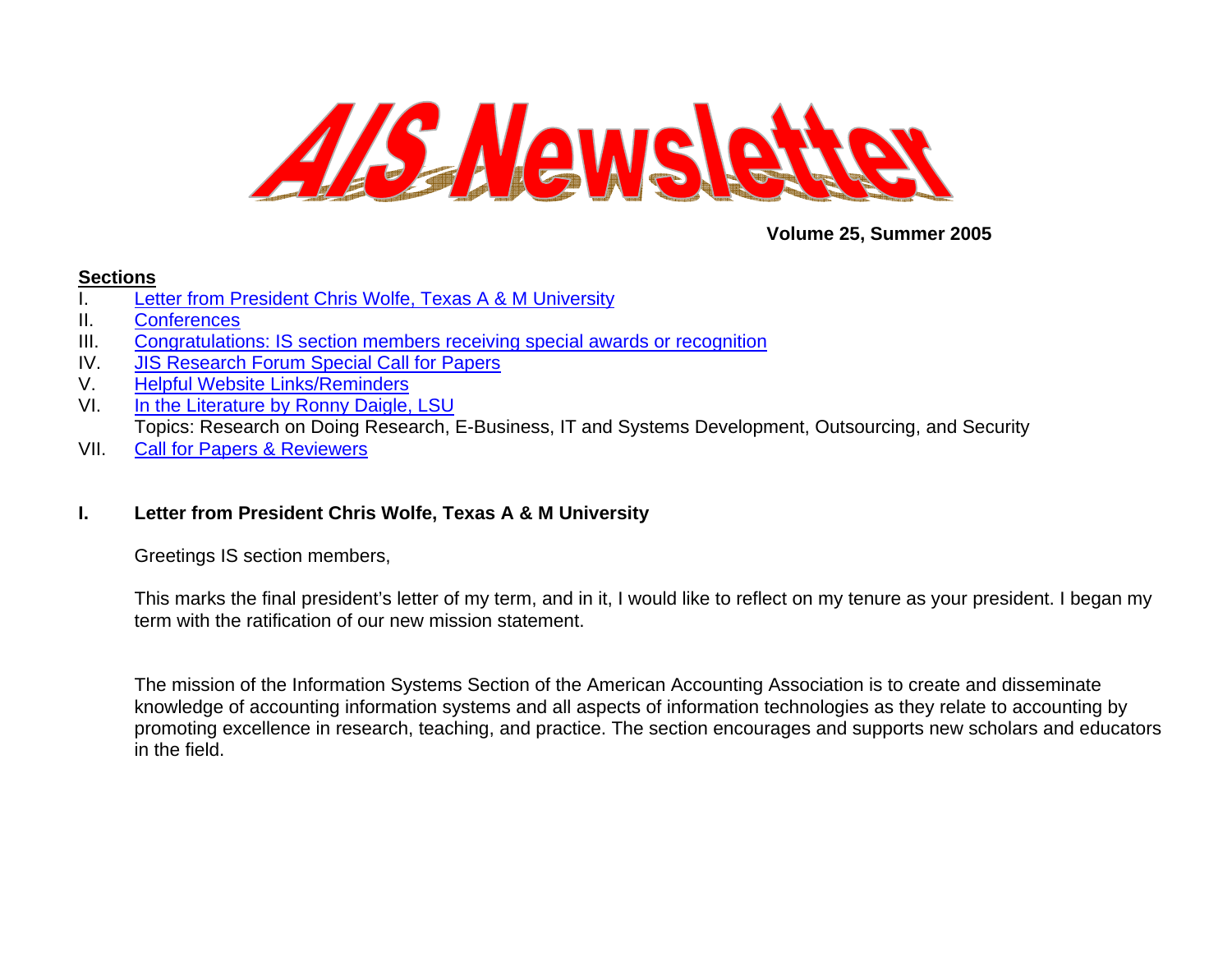Our mission statement is now displayed prominently on the home page of the section's website. I continue to believe that it is important for our section to have a mission statement to guide us as an organization. It serves to remind the IS section what we are and where we are going.

The other large change that marked the beginning of my presidency was the change in editors at *JIS*. After three very successful years, Dan Stone stepped down as editor, and Brad Tuttle took the helm. The transition was a smooth one, and after working with Brad during my term, I think that *JIS* is in very good hands. Brad is working hard to innovate at our journal. Please support him by sending your manuscripts to *JIS*. Our journal is a key section resource. I encourage you to use it to advance your careers.

The first sticky issue that I dealt with as your president was that of contested elections. In a show of hands at last year's business meeting there was no clear majority opinion on the issue. In a straw poll, that we ran in the early Fall, the vote slightly favored our current system of uncontested elections. Without a clear majority in favor of a change, the decision was made to leave our current system of uncontested elections in place -- with one change. We are lowering the bar with respect to nominations from the membership. Going forward, it will only take the signatures of ten members to be nominated for office. I feel that this is a good compromise, and I encourage members to consider self-nominations if they feel that they have an agenda that supports and benefits the section.

Our midyear meeting was in New Orleans. I love New Orleans as a meeting site, and as expected, it was a great place for our meeting. Scott Summers coordinated our midyear and did a wonderful job. The effort he put into it was really heroic. Out of all the great things that occurred at that meeting, the one that stands out in my mind remains Judy Rayburn's opening address. Her message of inclusion was powerful. The AAA leadership recognizes the importance of our section, and they recognize the dearth of AIS articles appearing in the national "general interest" journals. I am hoping that this is a start, and that our members can and will be published in *The Accounting Review*.

After the midyear meeting, things have quieted down somewhat. However, there has been one big change that occurred this spring. Rayman Merservy, our long time webmaster, stepped down, and Terry Glandon took on the task. I offer my deepest thanks to both Rayman, for a job well done, and Terry for taking on this duty. We have moved our website to a AAA server. So, it now has a permanent home, and Terry has re-designed our website. If you have not been to our new website, please visit it. It is packed with useful materials and information.

Good things continue to happen for our section. Judy Rayburn has appointed Dan Stone to the important publication committee at the national level offering us an IS section voice in that forum. Also, we were given extra presentation slots for the national meeting in San Francisco, and Elaine Mauldin and Pat Wheeler have put together a very good program.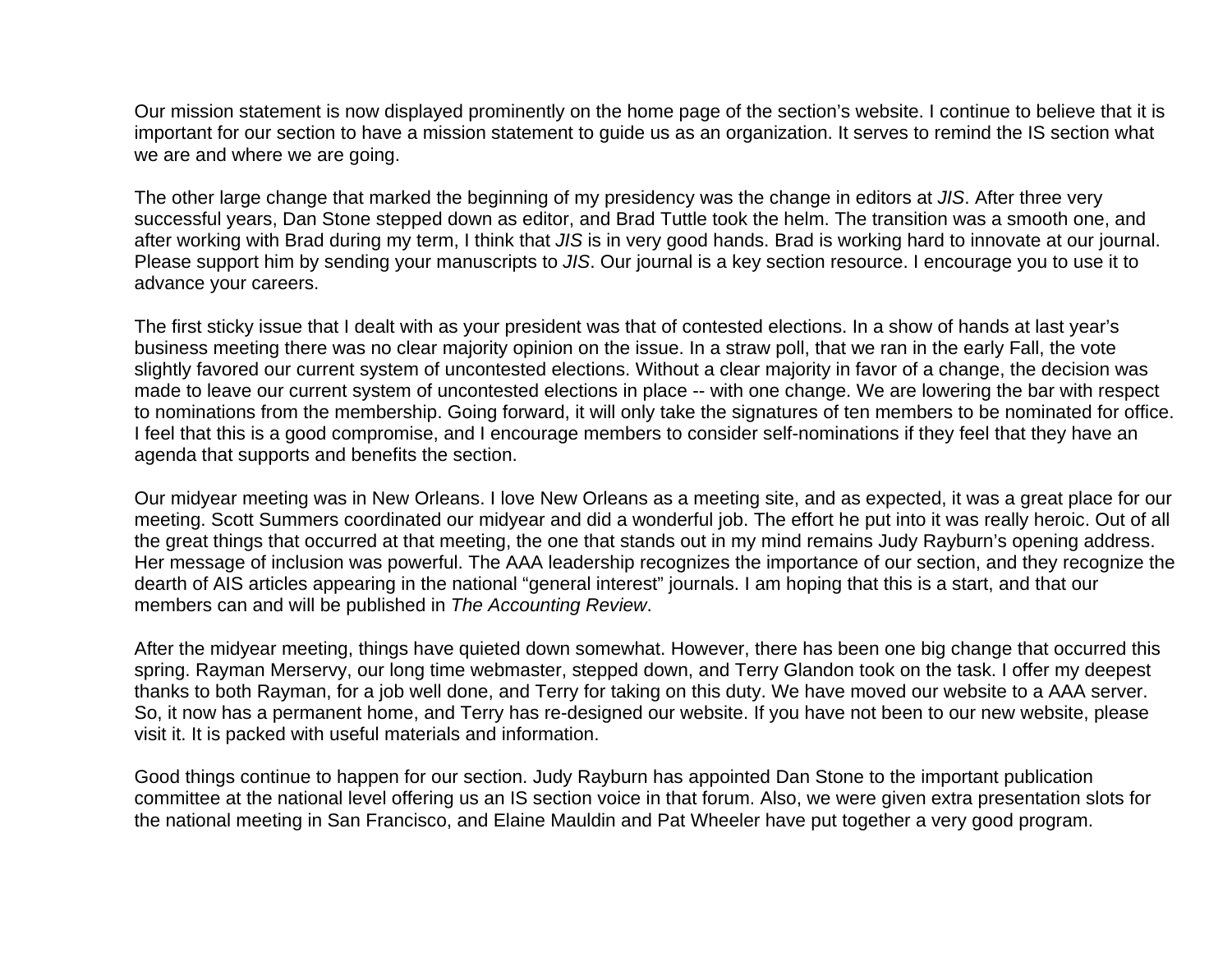<span id="page-2-0"></span>It has been great experience being president of the IS section, and It has been my honor to be your president. I would like to thank all the section's officers and committee members, because it is really you that deserves the credit for the section's accomplishments. Finally, I would like to thank the membership for the support that you have given me. I believe that we have the best membership in the AAA, and it is the membership that makes our section great.

Chris Wolfe

# **II. Conferences**

# • **Sixth International Research Symposium on Accounting Information Systems**

(in coordination with ICIS 2005) Date: December 10-11, 2005 Place: Las Vegas, Nevada For more information:<http://icis2005.unlv.edu/>

- **2005 Digital Accounting Research Conference** Date: October 13-14, 2005 Place: University of Huelva, Spain For more information:<http://www.uhu.es/ijdar/call2005>
- •**Organizations and Society in Information Systems (OASIS) 2005 Workshop**

Date: December 11, 2005 Place: Las Vegas, NV For more information: [http://www.ifipwg82.org](http://www.ifipwg82.org/)

### •**2006 JIS New Scholars Research Workshop**

Date: January 4, 2006 Place: Scottsdale, AZ For more information: <http://www.jisnsrw.com/> (old: [http://aaahq.org/infosys/calls/JIS\\_NewScholars.mht](http://aaahq.org/infosys/calls/JIS_NewScholars.mht) )

### •**2006 AAA-IS Section Mid-Year Conference**

Date: January 4-7, 2006 Place: Scottsdale, AZ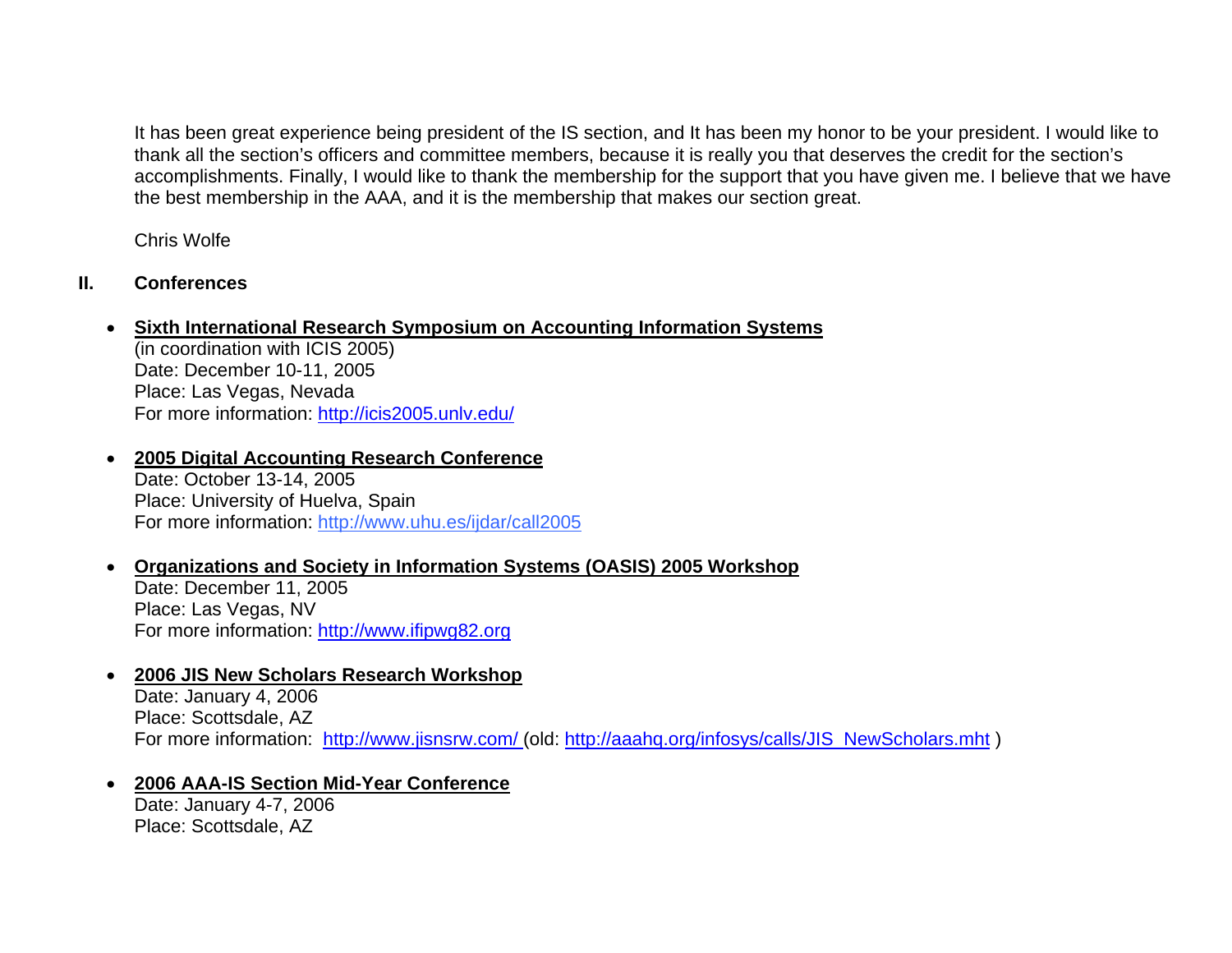<span id="page-3-0"></span>For more information: [http://aaahq.org/infosys/calls/MidYear\\_Call2006.mht](http://aaahq.org/infosys/calls/MidYear_Call2006.mht)

### •**2006 17th IRMA International Conference**

Date: May 21-24, 2006 Place: Washington, D.C. For more information: [www.irma-international.org](http://www.irma-international.org/)

# **III. Congratulations**

# • **Tarek S. Amer, Northern Arizona University**

The Arizona CPA Foundation for Education and Innovation has given T.S. Amer their Excellence in Teaching Award. This award is made to honor an individual's contributions as an Accounting educator. This award is given each year to one faculty member within the State of Arizona university system.

### •**Terri Herron, University of Montana**

Terri received a competitive university-level award called the John Ruffatto Memorial Award. The award was established to encourage and reward UM faculty members who impart practical, applicable principles into their classroom presentation. Award winners have "demonstrated that they have gained practical knowledge in their teaching specialty through involvement with a Montana enterprise and/or through their work as a consultant, and demonstrate how this practical experience was brought into the classroom and how the students benefited." She received the award based primarily on her involvement with the accounting profession through her service with the Montana Society of CPAs where she is on the board of directors and on a number of committees, including the Information Technology committee.

#### •**Vernon Richardson, University of Arkansas**

Vernon Richardson was named as the newly endowed Ralph L. McQueen chair in Accounting at the Walton College of Business, University of Arkansas.

# **IV. JIS Research Forum Special Call for Papers**

The Journal of Information Systems invites proposals for a research forum to be published as a special section of the Fall 2007 issue entitled The Role of Technology and Accounting in the New Information Era. The purpose of the forum is to stimulate research that addresses current issues of importance related to information technology and accounting. All research methods including theoretical, empirical, archival, small sample studies, field cases, behavioral and experimental as well as analytical methods will be considered. Academic, education, and practice proposals are encouraged.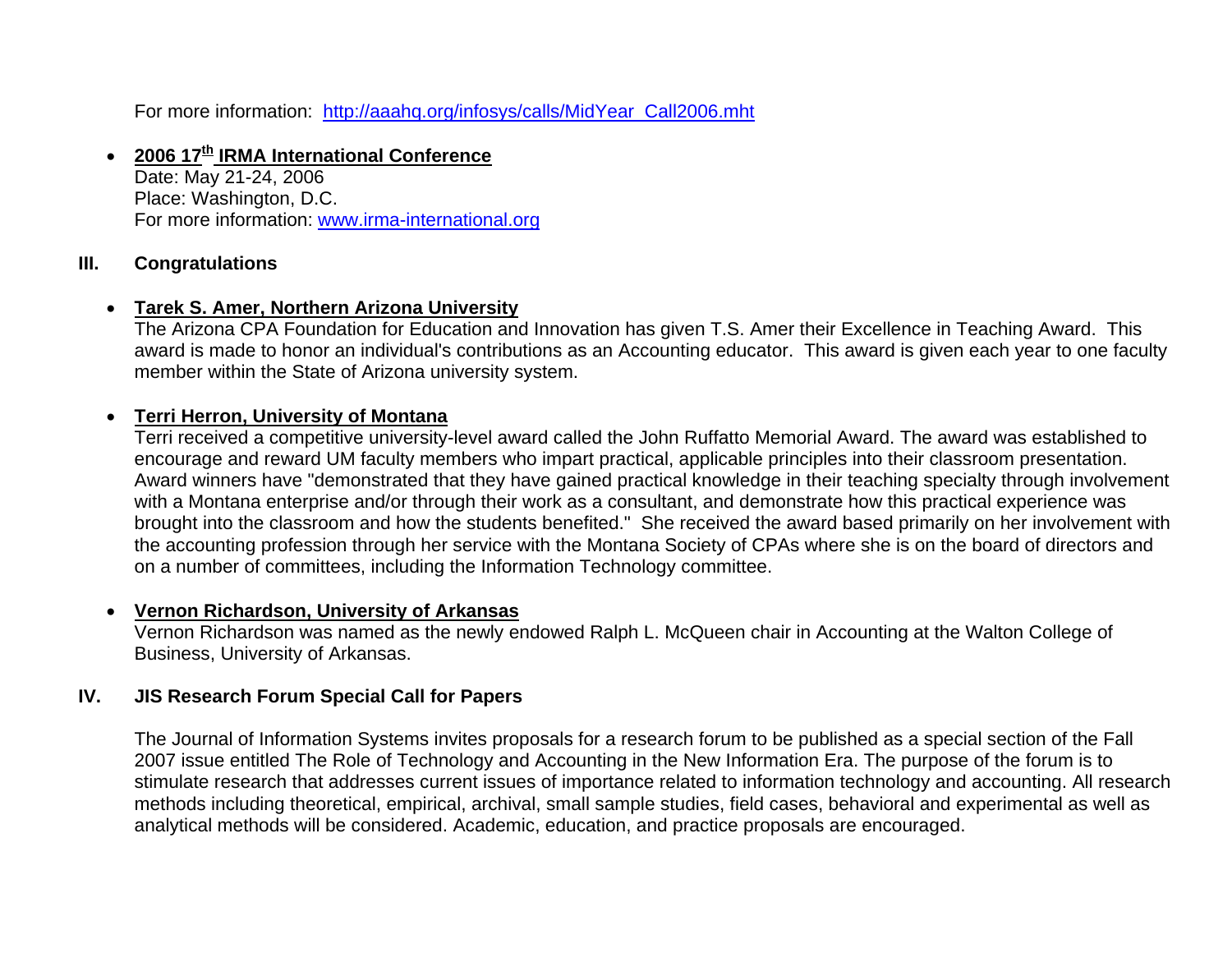Relevant research topics include but are not limited to:

**Security** Sarbanes-Oxley Artificial intelligence and continuous audit Internal control ERP systems Fraud detection Corporate IT governance System integration up and down the value chain Ethics in AIS **Outsourcing** IT audit and internal auditing IT control frameworks IS management and organizational issues Managers', accountants', system analysts' and auditors' incentives and motivations Financial reporting issues

Proposal Parameters:

Academic proposals should clearly identify a research question related to the forum topic and outline a viable method for addressing that question. Expected data sources should be described and research instruments included if available. Education proposals should inform pedagogy that relates to the forum topic. Practice proposals should also inform the forum topic and adhere to the JIS editorial guidelines by informing academic research on the state of practice. Proposals are to be a maximum of three pages excluding references and research instruments.

The deadline for proposals is August 31, 2005, and accept or reject decisions along with the editor's feedback will be communicated by September 30, 2005. Authors of all accepted proposals will have until January 1, 2007 in which to submit a manuscript to JIS based upon their proposal. Submitted manuscripts will receive an expedited review and authors will be informed of final decisions by May 2007. Accepted manuscripts will be published in the Fall 2007 issue of Journal of Information Systems.

Proposals should be submitted by emailing a Microsoft Word file conforming to JIS guidelines to: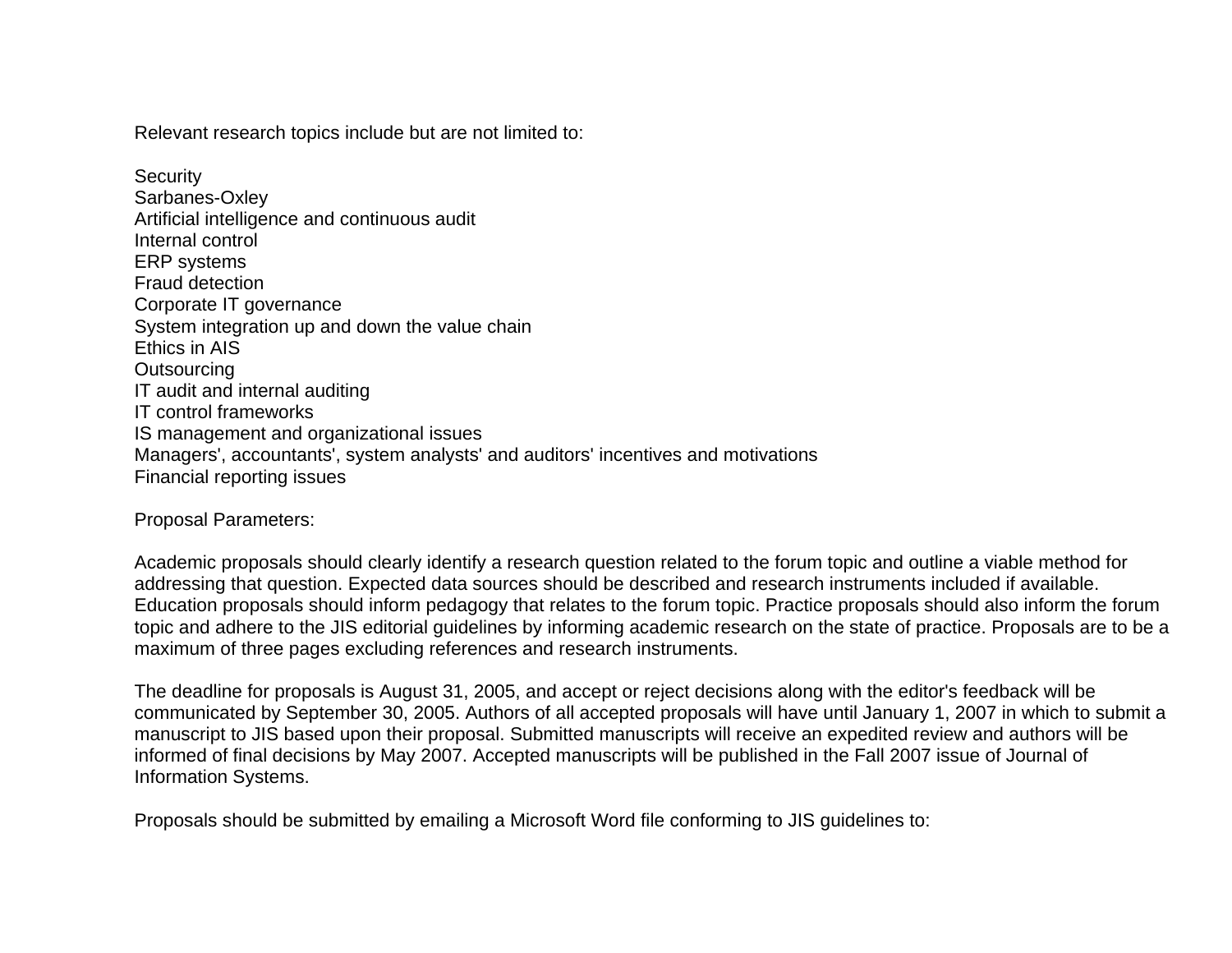<span id="page-5-0"></span>Christopher Wolfe, guest editor Journal of Information Systems Mays Business School Texas A&M University 4353 TAMUS College Station, TX 77843-4353 Phone: 979-845-0964 email: cwolfe@mays.tamu.edu

### **V. Helpful Website Links/Reminders**

- The homepage for the *Journal of Information Systems* New Scholars Research Workshop has changed, please update your address books:<http://www.jisnsrw.com/>
- The *Journal of Information Systems* website can be found online at <http://www.jisonline.com/>

### **VI. In the Literature by Ronny Daigle, LSU**

Greetings! This is my first edition of being the editor of *In the Literature*, and I will do my best to fill the huge shoes of Scott Summers, who did a great job in many past newsletters of bringing attention to IS articles that impact AIS professors.

Consistent with past columns, I will focus on the IS literature since most are aware of the current accounting literature. Also consistent with prior columns, I use article abstracts with some possible minor editing for shortening or elaborating an article. I enjoyed looking at many articles published since the last column a year ago, and list a number of them below. Articles listed are categorized within topic areas, which may indicate a trend of published research in a certain IS area. If an article peeks your interest and you cannot find it, please email me and I will try to get a copy for you.

### **Research on Doing Research**

The following articles focus on some aspect of performing or publishing IS research:

Author Experiences with the IS Journal Review Process by [S. Bhattacharjee](http://cais.isworld.org/authors.asp?auth=672), Y.A. Tung, and B. [Pathak](http://cais.isworld.org/authors.asp?auth=674) in *Communications of the Association for Information Systems*, Volume 13, Article 37, June 2004.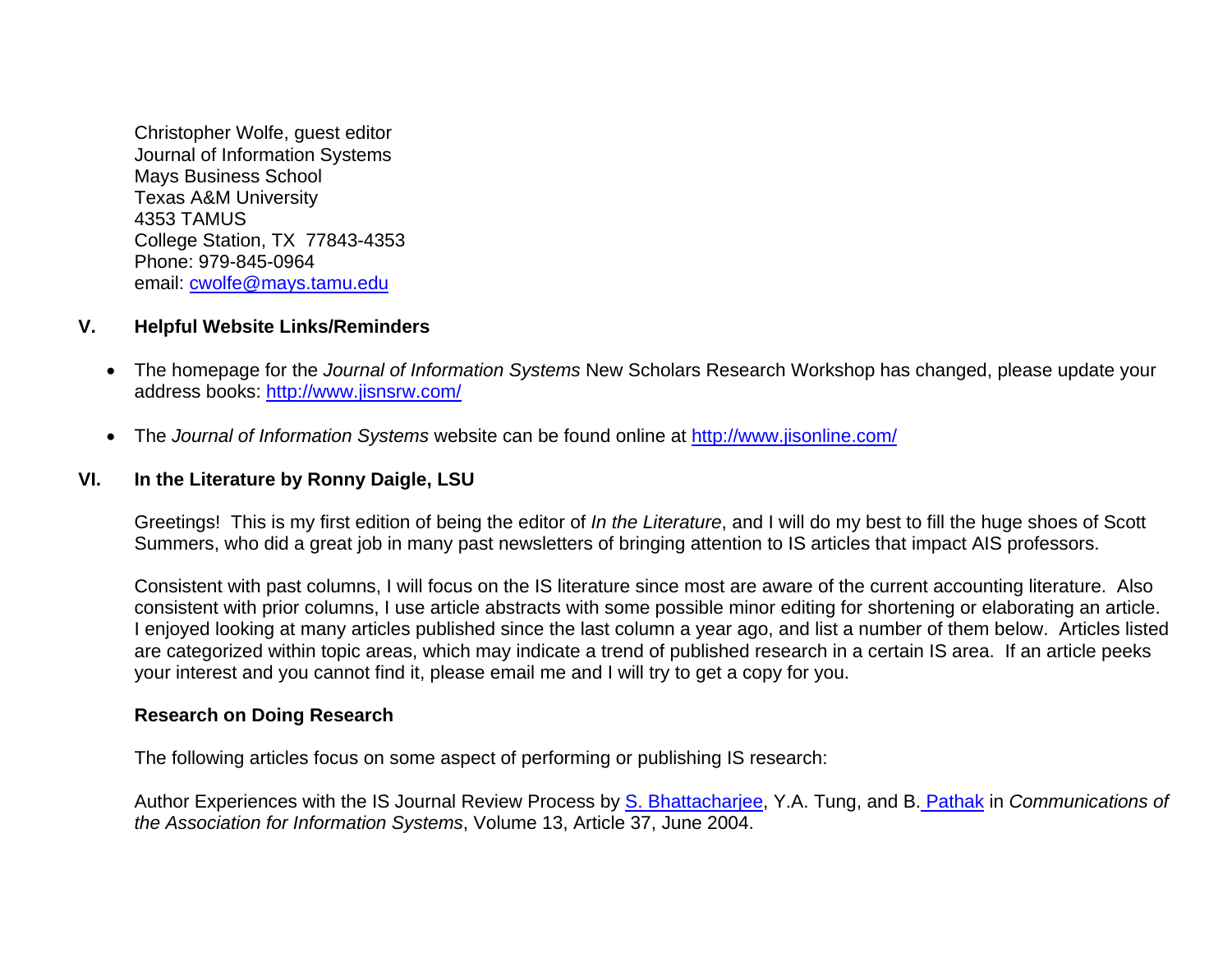Research publication in peer-reviewed journals is an important avenue for knowledge dissemination. However, information on journal review process metrics are often not available to prospective authors, which may preclude effective targeting of their research work to appropriate outlets. We study these metrics for information systems (IS) researchers through a survey of actual author experiences of the IS journal review process. Our results provide a knowledge base of •the length and quality of the review process in various journals; •responsiveness of the journal office and publication delay; and •correlations of metrics with published studies of journal rankings. The data should enable authors to make effective submission decisions, as well as help to benchmark journal review processes among competing journals.

Research Methodologies in MIS: An Update by [P. Palvia](http://cais.isworld.org/authors.asp?auth=496), [D. Leary](http://cais.isworld.org/authors.asp?auth=720), E. Mao, V. Midha, P. Pinjani and A.F. Salam in *Communications of the Association for Information Systems*, Volume 14, Article 24, November 2004.

This article presents trends in published MIS research for an 11 year period, 1993-2003. It is an update of a previous article in CAIS (Volume 11, Article 16) that covered the period 1993-1997. All of the articles in seven mainstream MIS journals were examined in terms of subjects researched and methodologies employed to conduct research. Recent trends are presented and compared to those of the earlier study. The results clearly indicate the focus of efforts of researchers on information system usage and information systems resource management. The survey methodology still appeals to many researchers but increases in the use of mathematical models and laboratory experiments is an indication that the field is attaining maturity by using more rigorous research methods.

Nothing At The Center?: Academic Legitimacy in the Information Systems Field by K. Lyytinen and J.L. King in *Journal of the Association for Information Systems*;, Jun2004, Vol. 5 Issue 6, p220, 27p.

Researchers in the information system (IS) field have recently called for the field to legitimate itself by erecting a strong theoretical core at its center. This paper examines this proposition, and concludes that it is logically invalid and does not recognize ample evidence to the contrary from the history of other disciplines. We construct a broader concept of academic legitimacy around three drivers: the salience of the issues studied, the production of strong results, and the maintenance of disciplinary plasticity. This analysis suggests that to remain successful, the IS field needs intellectual discipline in boundary spanning across a "market of ideas" concerning the application of information technology in human enterprise.

# **E-Business**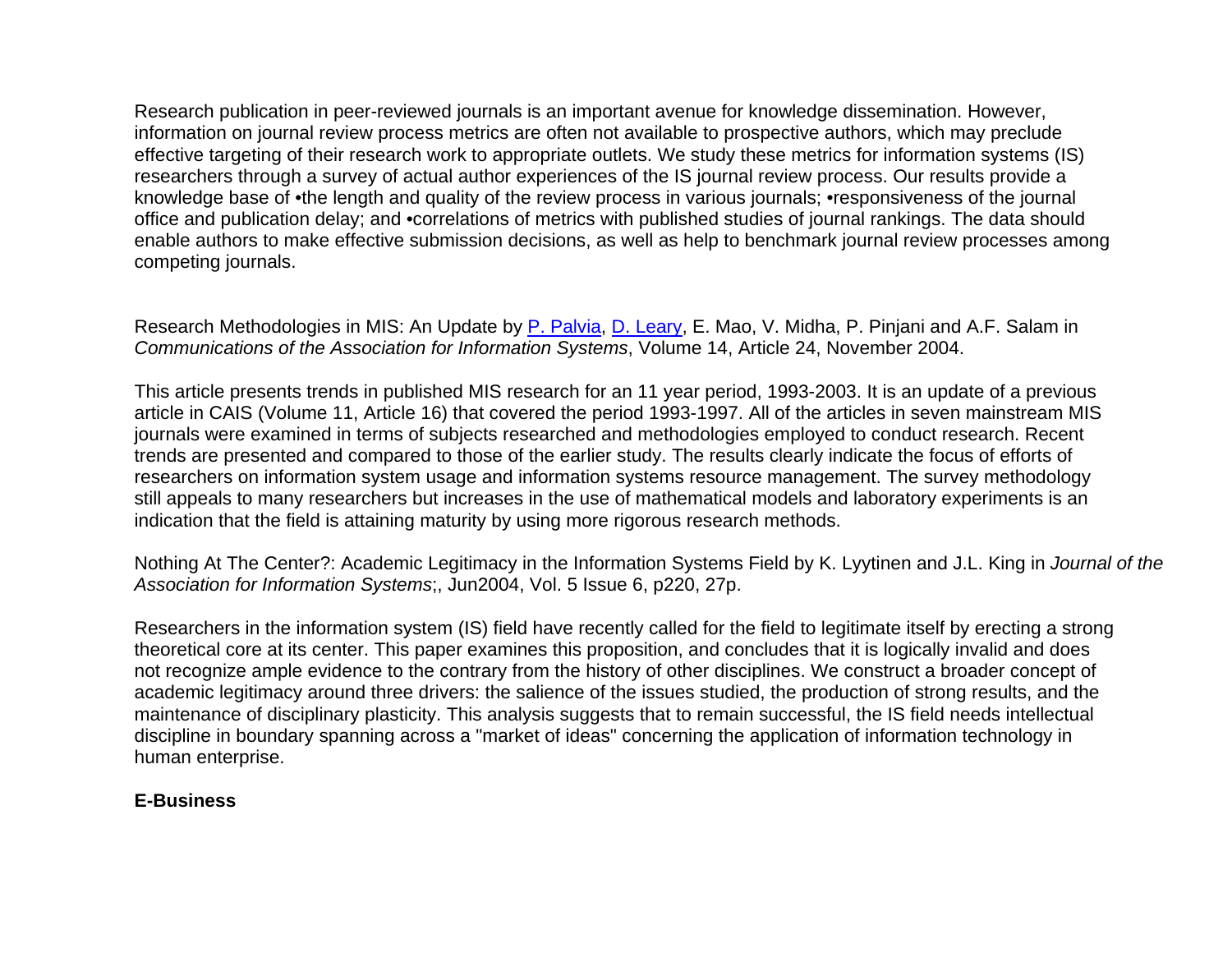The following articles focus on some aspect of e-business, such as determining its value, building trust (including that with a third-party), and the influence of interface design and format on consumer transacting behavior:

Building Effective Online Marketplaces with Institution-Based Trust by P.A. Pavlou and D. Gefan in *Information Systems Research*, Mar2004, Vol. 15 Issue 1, p37, 23p.

Institution-based trust is a buyer's perception that effective third-party institutional mechanisms are in place to facilitate transaction success. This paper integrates sociological and economic theories about institution-based trust to propose that the perceived effectiveness of three IT-enabled institutional mechanisms--specifically feedback mechanisms, thirdparty escrow services, and credit card guarantees--engender buyer trust in the community of online auction sellers. Trust in the marketplace intermediary that provides the overarching institutional context also builds buyer's trust in the community of sellers. In addition, buyers' trust in the community of sellers (as a group) facilitates online transactions by reducing perceived risk. Data collected from 274 buyers in Amazon's online auction marketplace provide support for the proposed structural model. Longitudinal data collected a year later show that transaction intentions are correlated with actual and self-reported buyer behavior. The study shows that the perceived effectiveness of institutional mechanisms encompasses both "weak" (market-driven) and "strong" (legally binding) mechanisms. These mechanisms engender trust, not only in a few reputable sellers, but also in the entire community of sellers, which contributes to an effective online marketplace. The results thus help explain why, despite the inherent uncertainty that arises when buyers and sellers are separated in time and in space, online marketplaces are proliferating. Implications for theory are discussed, and suggestions for future research on improving IT-enabled trust-building mechanisms are suggested.

Information Technology Payoff in E-Business Environments: An International Perspective on Value Creation of E-Business in the Financial Services Industry by K. Zhu, K. Kraemer, S. Xu, and J. Dedrick in *Journal of Management Information Systems*, Summer2004, Vol. 21 Issue 1, p17, 38p.

Grounded in the technology--organization--environment (TOE) framework, we develop a research model for assessing the value of e-business at the firm level. Based on this framework, we formulate six hypotheses and identify six factors (technology readiness, firm size, global scope, financial resources, competition intensity, and regulatory environment) that may affect value creation of e-business. Survey data from 612 firms across 10 countries in the financial services industry were collected and used to test the theoretical model. To examine how e-business value is influenced by economic environments, we compare two subsamples from developed and developing countries. Based on structural equation modeling, our empirical analysis demonstrates several key findings: (1) Within the TOE framework, technology readiness emerges as the strongest factor for e-business value, while financial resources, global scope, and regulatory environment also significantly contribute to e-business value. (2) Firm size is negatively related to e-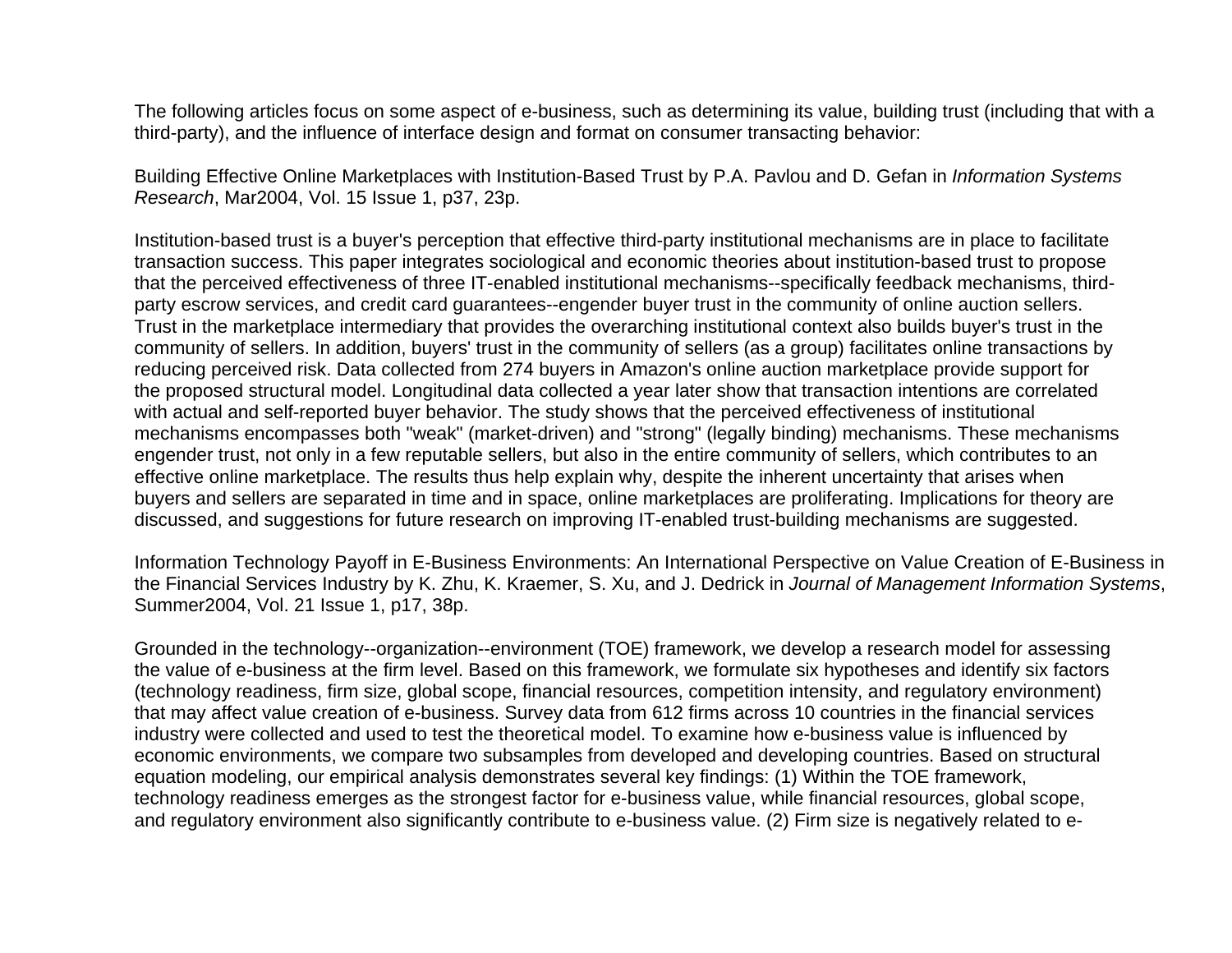business value, suggesting that structural inertia associated with large firms tends to retard e-business value. (3) Competitive pressure often drives firms to adopt e-business, but e-business value is associated more with internal organizational resources (e.g., technological readiness) than with external pressure to adopt. (4) While financial resources are an important factor in developing countries, technological capabilities become far more important in developed countries. This suggests that as firms move into deeper stages of e-business transformation, the key determinant of e-business value shifts from monetary spending to higher dimensions of organizational capabilities. (5) Government regulation plays a much more important role in developing countries than in developed countries. These findings indicate the usefulness of the proposed research model and theoretical framework for studying e-business value. They also provide insights for both business managers and policy-makers.

Reexamining the Value Relevance of E-Commerce Initiatives by B. Dehning, V.J. Richardson, A. Urbaczewski, and J.D. Wells in *Journal of Management Information Systems*, Summer2004, Vol. 21 Issue 1, p55, 28p.

This study reexamines the value relevance of e-commerce announcements using an event study methodology. Event studies have become an increasingly popular technique for information systems research by giving researchers a tool to measure the notoriously elusive value of information technology. We find evidence that the traditional event study methodology may not provide an accurate measure of abnormal returns during periods of high market volatility, and propose an alternative methodology. The alternative methodology does not use an estimation period, and takes into account extreme or unusual market movements in the period in which the e-commerce announcement was made. Using the alternative methodology, we find evidence of positive abnormal returns for e-commerce announcements made in the fourth quarter of 1998, but no abnormal returns to e-commerce announcements made in the fourth quarter of 2000. We also find significant differences in value depending on the type of e-commerce initiative. In 2000, ecommerce initiatives with a digital product were valued significantly more than e-commerce initiatives with a tangible product, while in 1998 no such difference existed. In 1998, business-to-business e-commerce initiatives, e-commerce initiatives with a tangible product, and e-commerce initiatives by pure-play Internet firms were valued more than similar initiatives in 2000. The study makes a significant contribution for understanding the value of e-commerce initiatives in highly volatile markets and demonstrates how market values of e-commerce changed from 1998 to 2000. Furthermore, this study shows the importance of carefully considering both the time frame examined and the methodology used when assessing the value relevance of e-commerce initiatives as to avoid inflating the magnitude of any observed effects.

The Effects of Information Format and Shopping Task on Consumers' Online Shopping Behavior: A Cognitive Fit Perspective by W. Hong, J.Y.L. Thong, and K.Y. Tam in *Journal of Management Information Systems*; Winter2004/2005, Vol. 21 Issue 3, p149, 36p.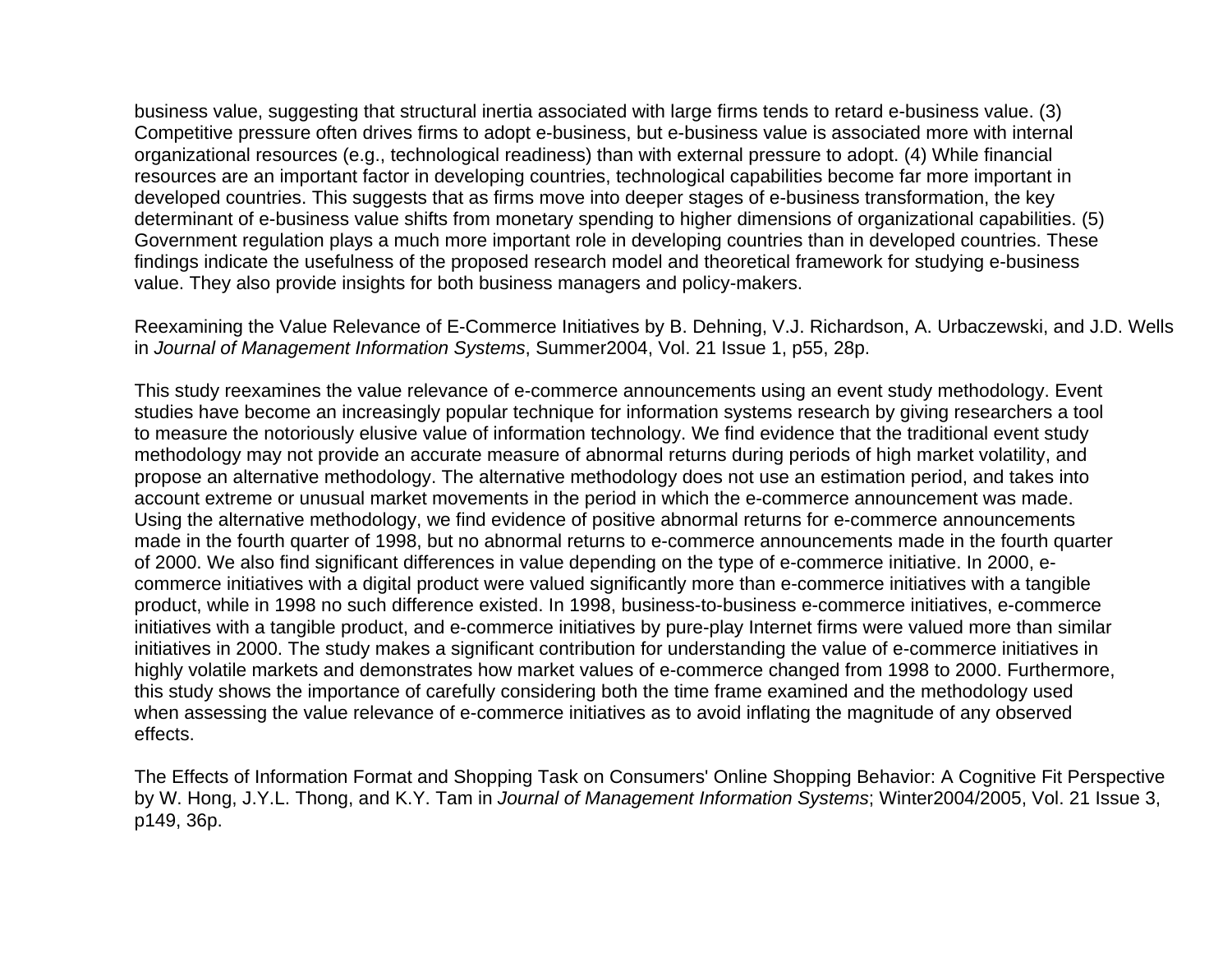A feature central to the success of e-commerce Web sites is the design of an effective interface to present product information. However, the suitability of the prevalent information formats in supporting various online shopping tasks is not known. Using the cognitive fit theory as the theoretical framework, we developed a research model to investigate the fit between information format and shopping task, and examine its influence on consumers' online shopping performance and perceptions of shopping experience. The competition for attention theory from the marketing literature and the scanpath theory from vision research were employed to support the analyses. An experiment was conducted to examine the effects of two types of information formats (list versus matrix) in the context of two types of shopping tasks (searching versus browsing). The results show that when there is a match between the information format and the shopping task, consumers can search the information space more efficiently and have better recall of product information. Specifically, the list format better supports browsing tasks, and the matrix format facilitates searching tasks. However, a match between the information format and the shopping task has no effect on cognitive effort or attitude toward using the Web site. Overall, this research supports the application of the cognitive fit theory to the study of Web interface design. It also demonstrates the value in integrating findings from cognitive science and vision research to understand the processes involved. As the information format has been shown to affect consumers' online shopping behavior, even when the information content is held constant, the practical implications for Web site designers include providing both types of information format on their Web sites and matching the appropriate information format to the individual consumer's task.

A Comparison of Online Trust Building Factors between Potential Customers and Repeat Customers by K. Hee-Woong, Y. Xu, and J. Koh in *Journal of the Association for Information Systems*, Oct2004, Vol. 5 Issue 10, p392, 29p.

While vendors on the Internet may have enjoyed an increase in the number of clicks on their Web sites, they have also faced disappointments in converting these clicks into purchases. Lack of trust is identified as one of the greatest barriers inhibiting Internet transactions. Thus, it is essential to understand how trust is created and how it evolves in the Electronic Commerce (EC) context throughout a customer's purchase experience with an Internet store. As the first step in studying the dynamics of online trust building, this research aims to compare online trust-building factors between potential customers and repeat customers. For this purpose, we classified trust in an Internet store into potential customer trust and repeat customer trust, depending on the customer's purchase experience with the store. We find that trust building differs between potential customers and repeat customers in terms of antecedents. We also compare the effects of shared antecedents on trust between potential customers and repeat customers. We find that customer satisfaction has a stronger effect on trust building for repeat customers than other antecedents. We discuss the theoretical reasons for the differences and the implications of our research.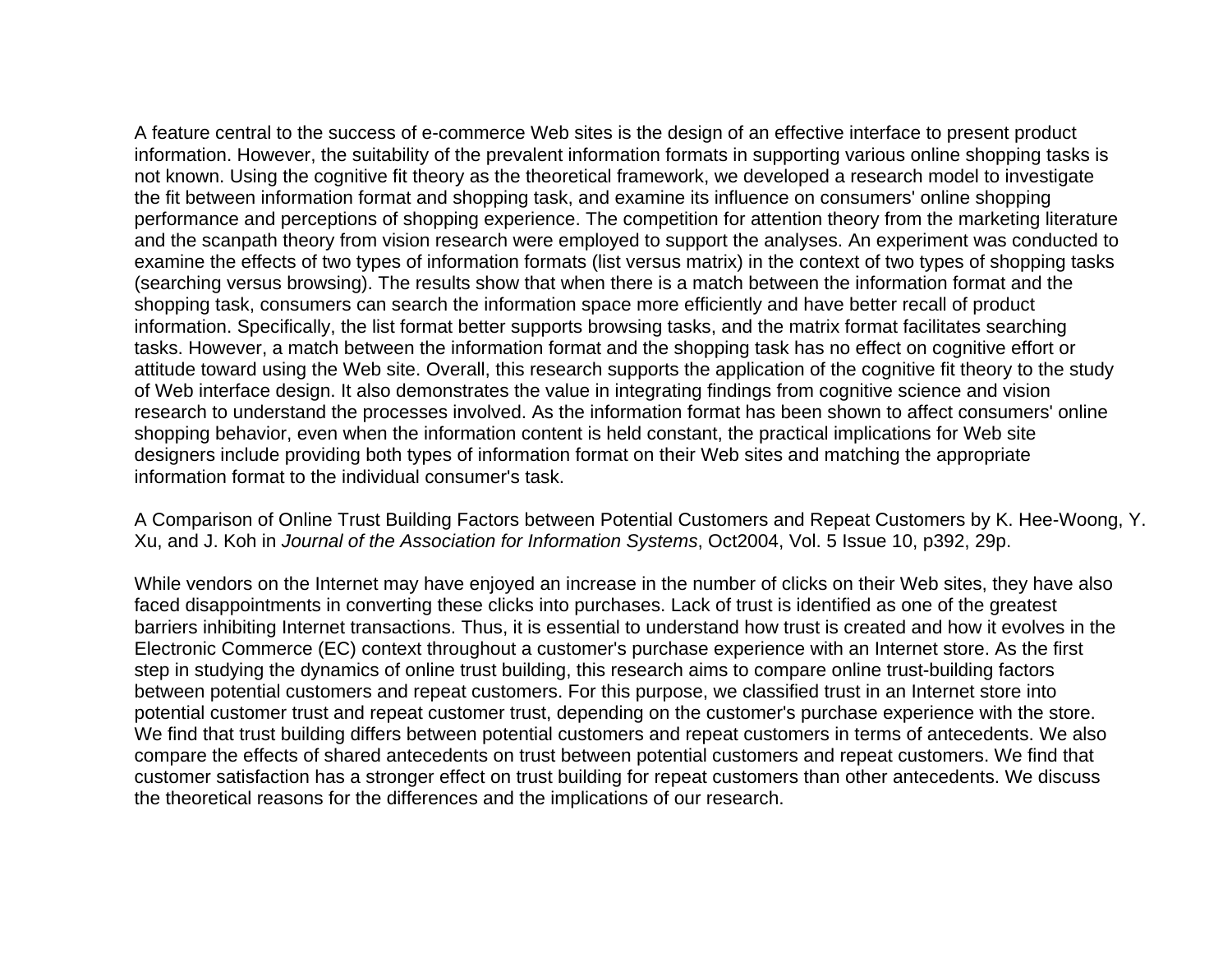### **IT and Systems Development**

The following articles study a number of aspects of systems development, including global implementation issues, building trust when using ERP systems, and the impact of project complexity on group behavior:

Deploying Common Systems Globally: The Dynamics of Control by L.J. Kirsch in *Information Systems Research*, Dec2004, Vol. 15 Issue 4, p374, 22p.

In today's competitive environment, an increasing number of firms are building common information systems, which will be deployed globally, to support their strategic globalization initiatives. These systems are designed to meet the requirements of a diverse set of stakeholders with different business needs, priorities, and objectives. One managerial tool for addressing and reconciling such differences is control, which encompasses all attempts to motivate individuals to act in a manner that is consistent with organizational objectives. This paper examines two research questions. How do stakeholders exercise control during different phases of large IS projects? Why do control choices change across project phases? Results of two case studies suggest control is exercised differently for each phase. During the initial phase of a project, control is exercised as "collective sensemaking," in which both IS and business stakeholders utilize mostly informal mechanisms of control. During development, "technical winnowing" of mechanisms occurs such that control is vested primarily in IS managers, who structure hierarchical relationships with subordinates and who rely extensively on formal control mechanisms. Both IS and business stakeholders employ formal and informal mechanisms during implementation to exercise control as "collaborative coordinating." The results also suggest that changes in control choices from one project phase to another are triggered by factors in the project, stakeholder, and global contexts. As factors change across phases, so too do control choices. Further, problems that surface in one project phase trigger changes to controls in subsequent phases. These findings are integrated into a model of the dynamics of control. Implications of these results are drawn, and directions for future research are suggested.

What Makes an ERP Implementation Relationship Worthwhile: Linking Trust Mechanisms and ERP Usefulness by D. Gefen in *Journal of Management Information Systems*, Summer2004, Vol. 21 Issue 1, p263, 26p.

To a large extent, trust determines expected utility derived from business transactions where the trusting party is dependent upon others, but lacks control over them. In many instances, this typifies the relationship between clients and an enterprise resource planning (ERP) customization vendor. This exploratory study examines how trust is built during an ERP implementation, and the relative weight of this trust compared with the perceived qualities of the implemented ERP itself in determining clients' assessment that the business relationship with the vendor is worthwhile. The data, collected from companies that were involved in the process of implementing a new ERP with the on-site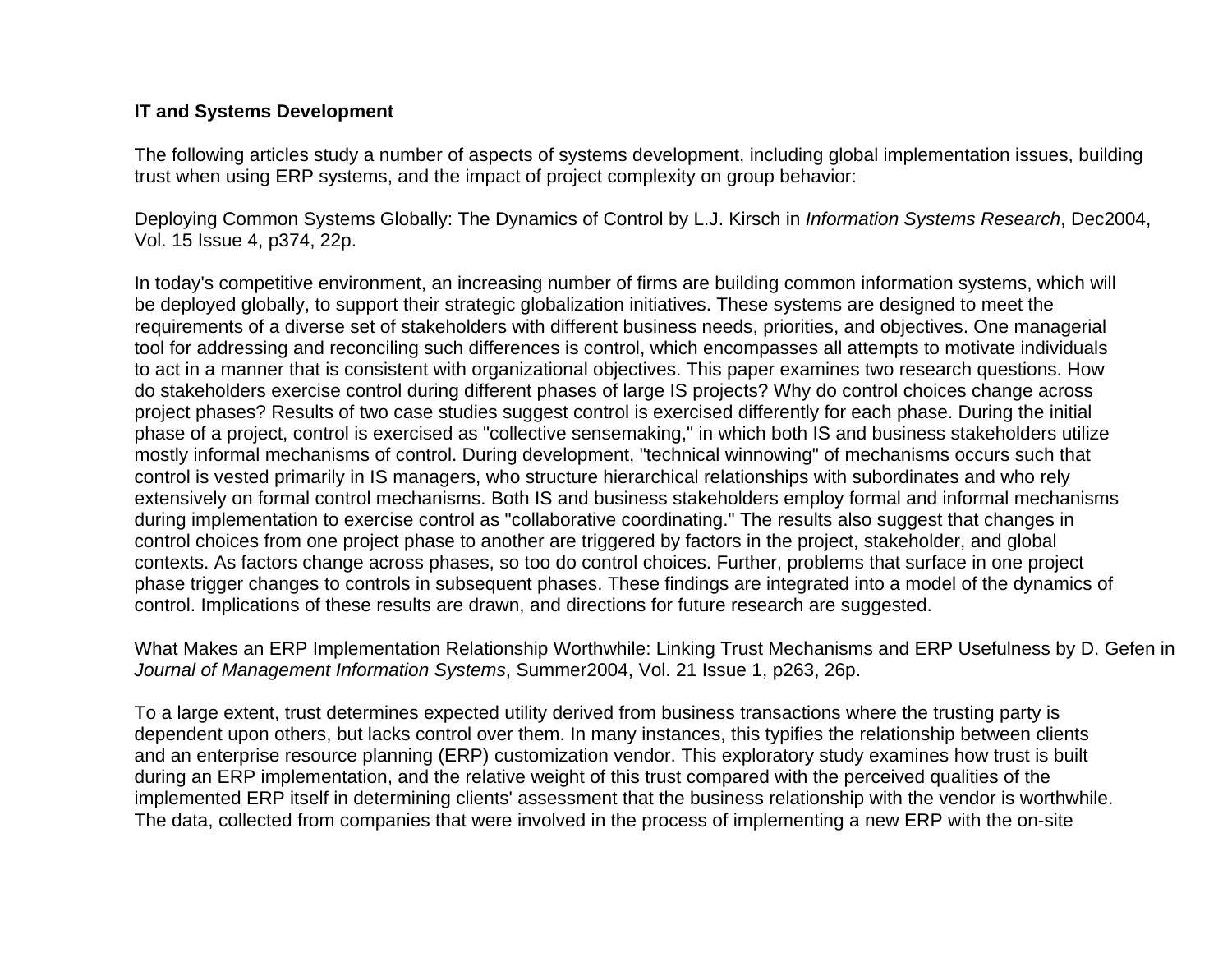assistance of a certain customization vendor, show that all three trust antecedents suggested by Zucker's seminal study of trust--process-based, characteristic-based, and institution-based mechanisms--contribute significantly to client trust. The data also show that client trust in this customization vendor and the perceived usefulness of the ERP both contribute to client assessment that their business relationship with the vendor is worthwhile, showing that both getting the job done and creating a trust-based relationship contribute to this assessment. The implications of the importance of creating trust in ERP implementation and the means of doing how to do so are discussed.

The Effects of Information Technology Project Complexity on Group Interaction by T.L. Roberts, P.H. Cheney, P.D. Sweeney, and R.T. Hightower in *Journal of Management Information Systems*, Winter2004/2005, Vol. 21 Issue 3, p223, 25p

This study investigates the effect of varying project complexity on the group interaction processes of small information technology (IT) project teams. The projects included two complex tasks (i.e., LAN and WAN development tasks) and a less complex development task (i.e.. a small business Web site development task). The study found that project complexity can affect the group interaction process. Participants reported significantly higher expectations, group integration, communication, and participation while working on less complex projects. Efforts to organize project personnel and define roles were more effective with less complex projects. Power struggles and noninvolvement remained a problem for teams regardless of project complexity. This study identifies and confirms key problem areas that can lead to project failure as IT projects become more complex. The results should interest both researchers and information systems managers, because the study is among the first to extend the common body of knowledge concerning group interaction and task complexity to IT projects.

ERP plans and decision-support benefits by C.W. Holsapple and M.P. Sena in *Decision Support Systems*, Jan2005, Vol. 38 Issue 4, p575, 16p.

Management and implementation of Enterprise Resource Planning (ERP) systems have tended to concentrate on their transactional and record-keeping aspects, rather than on their decision-support capabilities. This paper explores connections between ERP systems and decision support based on the perceptions of 53 ERP system adopters. It offers new insights into the important objectives that are (and should be) considered in ERP plans, including decisionsupport objectives. It provides insights into the decision-support benefits of ERP systems. The study also examines relationships between the importance of various objectives in ERP planning and the subsequent realization of decisionsupport benefits from an ERP system.

# **Outsourcing**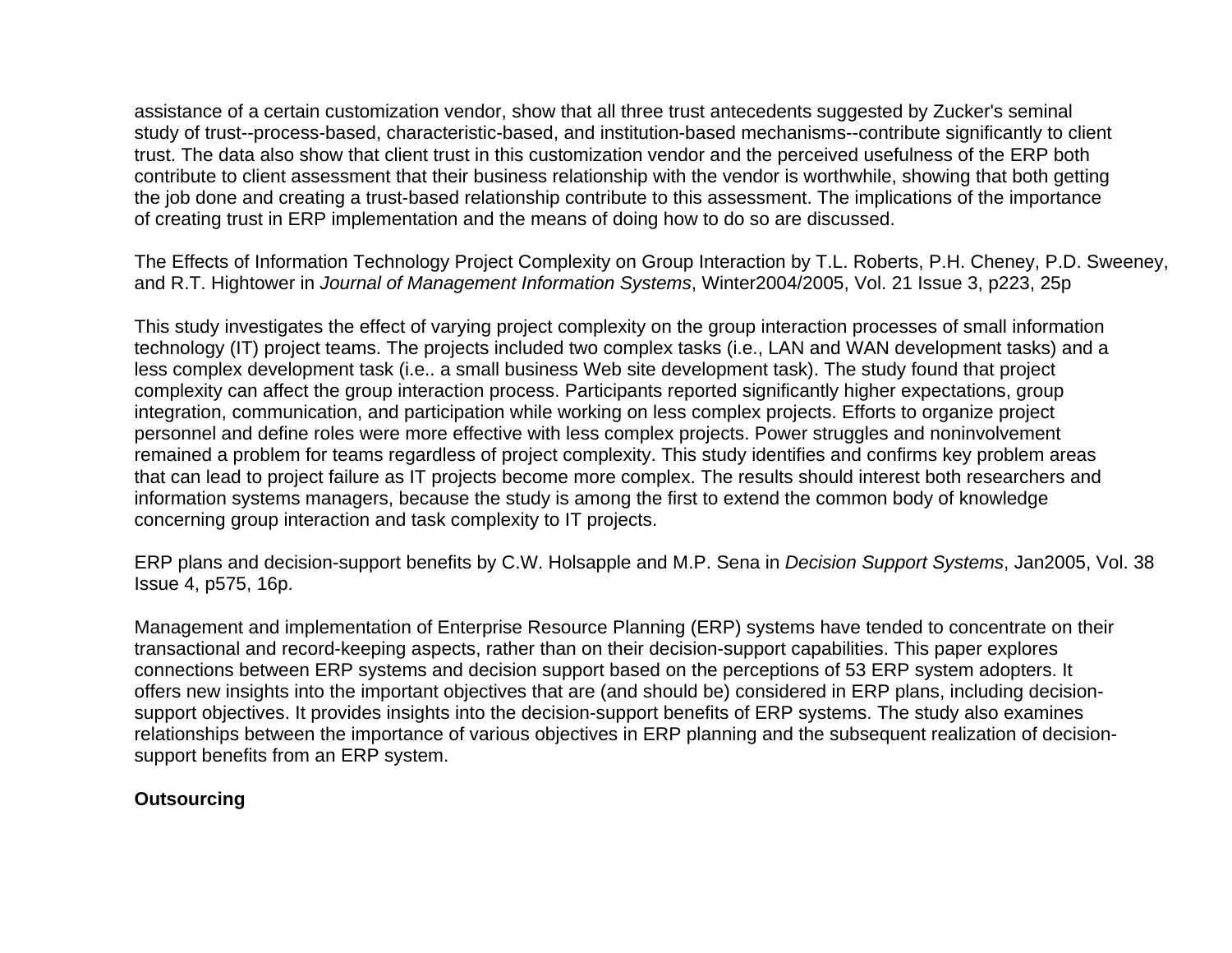The following articles address outsourcing issues, including its impact on education:

Validating measures of information technology outsourcing risk factors by B. Bahli and S. Rivard in *Omega*, Apr2005, Vol. 33 Issue 2, p175, 13p.

Outsourcing information technology (IT) operations has been recognized to have important potential benefits, including cost reduction, improved quality of service, and access to technological expertise. Researchers and practitioners also recognize that, in some circumstances, IT outsourcing entails risk, and that it sometimes leads to undesirable consequences that are the opposite of the expected benefits. The main purpose of this study was to validate measures of the risk factors associated with outsourcing IT operations. Insights from transaction costs theory suggest that there exist three major sources of risk factors for IT outsourcing: the transaction, the client and the supplier. From these insights, preliminary measures of IT outsourcing risk factors were developed and data from a survey of 132 IT executives were analyzed with partial least squares to assess their reliability and validity. The results confirm that these factors are useful indicators for assessing IT outsourcing risks.

"Some Implications of the Year-2000 Era, Dot-com Era, and Offshoring for Information Systems Pedagogy" by R. Weber in *MIS Quarterly*, Jun2004, Vol. 28 Issue 2, piii, 9p.

This article examines some implications of the year 2002 and dot-com eras and offshoring phenomenon for information systems pedagogy. By the end of 2002, some harsh realities had become apparent. The demand for the provision of services by information systems/information technology (IS/IT) professionals plummeted. Around the same time, a new phenomenon that affected the demand for IS/IT professionals began to gain prominence. Specifically, many organizations commenced to relocate their IS/IT operations to countries other than those where they were domiciled. In many ways, this offshoring phenomenon was simply a natural extension of the outsourcing phenomenon that had occurred throughout the 1990s. The design of IS/IT curricula needs to take into account some overall trends in the marketplace for IS/IT employment. With the current downturn in IS/IT employment in some countries, some pessimism exists about the future prospects for IS/IT occupations. Increasingly, the IS/IT employment marketplace transcends national boundaries. Obtaining education and experience in one country does not undermine one's employment opportunities in another country. Indeed, many organizations now seek to employ IS/IT workers who have international experience. Students must be provided with knowledge and skills that transcend many types of changes.

### **Security**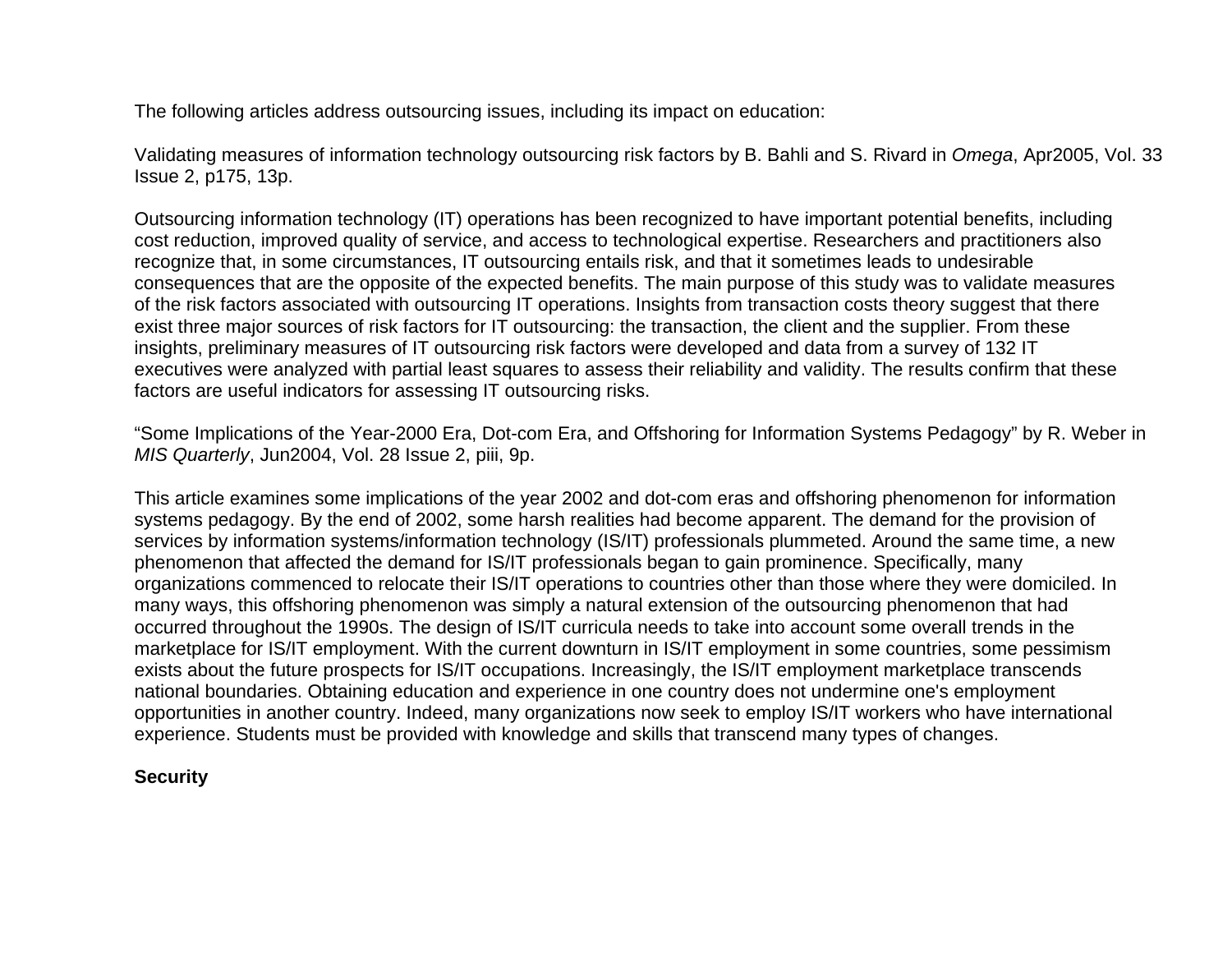The following articles address some aspect of security, including the value of certain techniques and how Sarbanes-Oxley compliance may shape the development of security techniques and IS research:

The Value of Intrusion Detection Systems in Information Technology Security Architecture by H. Cavusoglu, B. Mishra, and S. Raghunathan in *Information Systems Research*, Mar2005, Vol. 16 Issue 1, p28, 19p.

The increasing significance of information technology (IT) security to firms is evident from their growing IT security budgets. Firms rely on security technologies such as firewalls and intrusion detection systems (IDSs) to manage IT security risks. Although the literature on the technical aspects of IT security is proliferating, a debate exists in the IT security community about the value of these technologies. In this paper, we seek to assess the value of IDSs in a firm's IT security architecture. We find that the IDS configuration, represented by detection (true positive) and false alarm (false positive) rates, determines whether a firm realizes a positive or negative value from the IDS. Specifically, we show that a firm realizes a positive value from an IDS only when the detection rate is higher than a critical value, which is determined by the hacker's benefit and cost parameters. When the firm realizes a positive (negative) value, the IDS deters (sustains) hackers. However, irrespective of whether the firm realizes a positive or negative value from the IDS, the IDS enables the firm to better target its investigation of users, while keeping the detection rate the same. Our results suggest that the positive value of an IDS results not from improved detection per se, but from an increased deterrence enabled by improved detection. Finally, we show that the firm realizes a strictly nonnegative value if the firm configures the IDS optimally based on the hacking environment.

Holistic Compliance with Sarbanes-Oxley by L. Volonino, G.H. Gessner, G.F. Kermis in *Communications of the Association for Information Systems*, Volume 14 Article 11 August 2004

The theory underlying US securities laws is that investors are helpless without reliable information [Zelizer, 2002]. When Enron's collapse and other corporate frauds made it clear that "practically every element of our system of safeguards failed until it was too late to repair the damage," Congress reinforced those laws by passing the Sarbanes-Oxley (SARBOX) Act [O'Malley, 2002]. This new law demands that C-suite executives confirm their confidence in the quality and integrity of information generated by information systems by signing the figures off personally. Under SARBOX, the Securities and Exchange Commission holds executives accountable for reliable internal controls, record retention, and fraud detection. In turn, executives are looking to information systems and to IS auditors to help them meet their regulatory responsibilities. This article discusses SARBOX mandates and the intent of regulatory agencies. That understanding lays the foundation needed to develop holistic SARBOX compliance programs with information technology and business process improvements. Holistic compliance is an enterprise-wide and long-term approach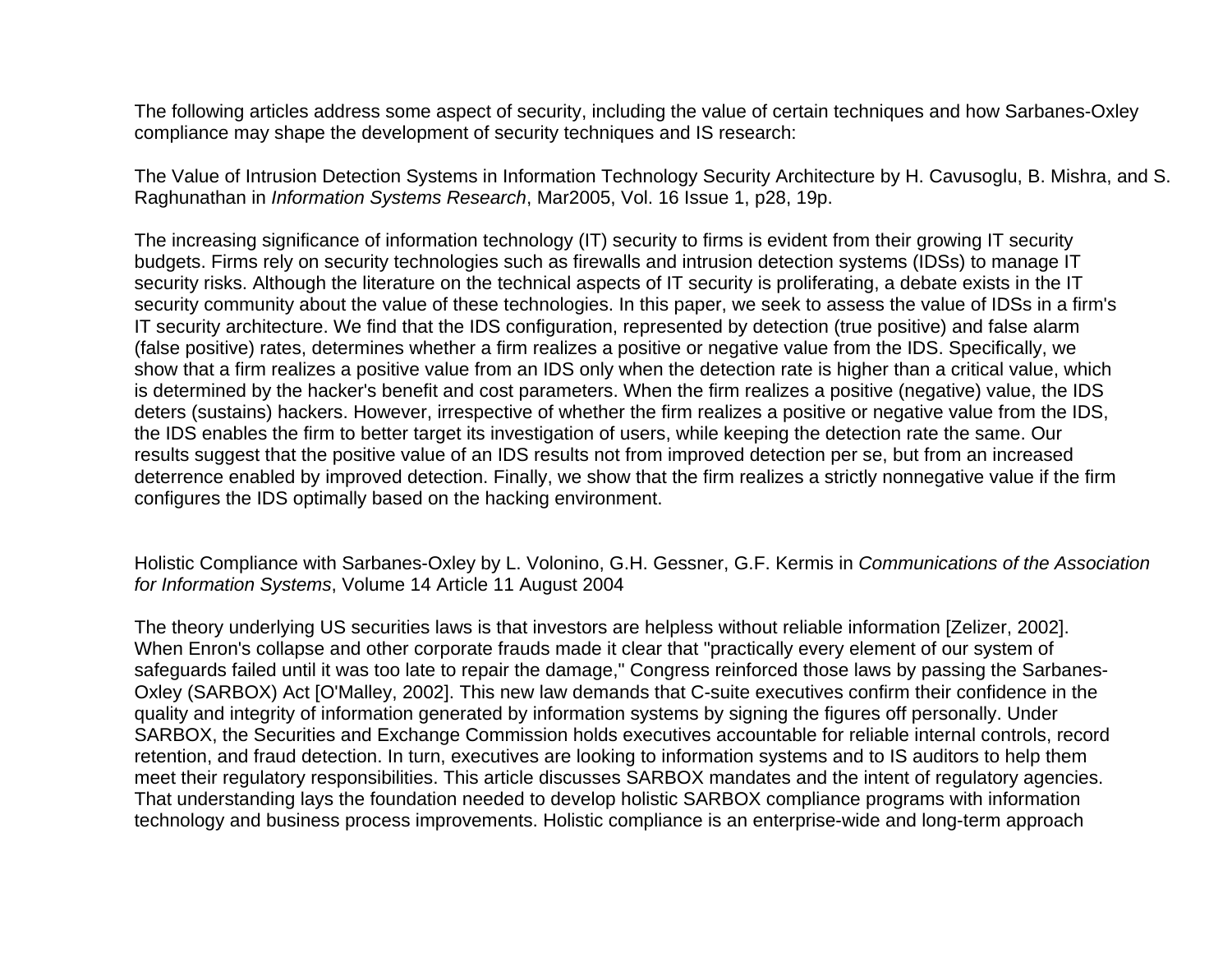<span id="page-14-0"></span>that views the new law as opportunities to improve internal controls and public reporting. Holistic compliance stands in contrast to simply complying with the rules or silo compliance; i.e., efforts scattered throughout business silos. We identify SARBOX requirements ("sections") concerning IS and IS research. Research areas to achieve minimal compliance include methods for IS assurance and auditing, risk management, and electronic records management (ERM). Research in business intelligence, data warehousing and mining, and supply chain management are necessary for holistic compliance that improves competitive position. While research efforts in these areas are not new, regulations have made them more compelling and urgent issues for senior management.

# **VII. Call for Papers & Revie wers**

# *Conferences:*

### •**•** Sixth International Research Symposium on Accounting Information Systems

The symposium, which is sponsored by SIG-ASYS and its official journal the *International Journal of Accounting Information Systems (IJAIS)*, will feature research papers and panels that focus on the link between accounting and information systems research. Submissions deadline July 1, 2005. Volunteers still needed for moderators and discussants. For more information read the following Call for Papers and Call for Participants.

*Sixth International Research Symposium* 



*Accounting Information Systems* 

*on* 



**CALL FOR PAPERS** 

December 10-11, 2005 Las Vegas, Nevada (in coordination with ICIS 2005)

In December 2005, in coordination with ICIS 2005, the Sixth Annual International Researc h Symposium on Accounting Information Systems will be held in Las Vegas. The symposium, which is sponsored by SIG-ASYS a nd the International Journal of Accounting Information Systems (IJAIS), will feature research papers and one or more panels that focus on the link between accounting and information systems research. The Symposium is particularly interested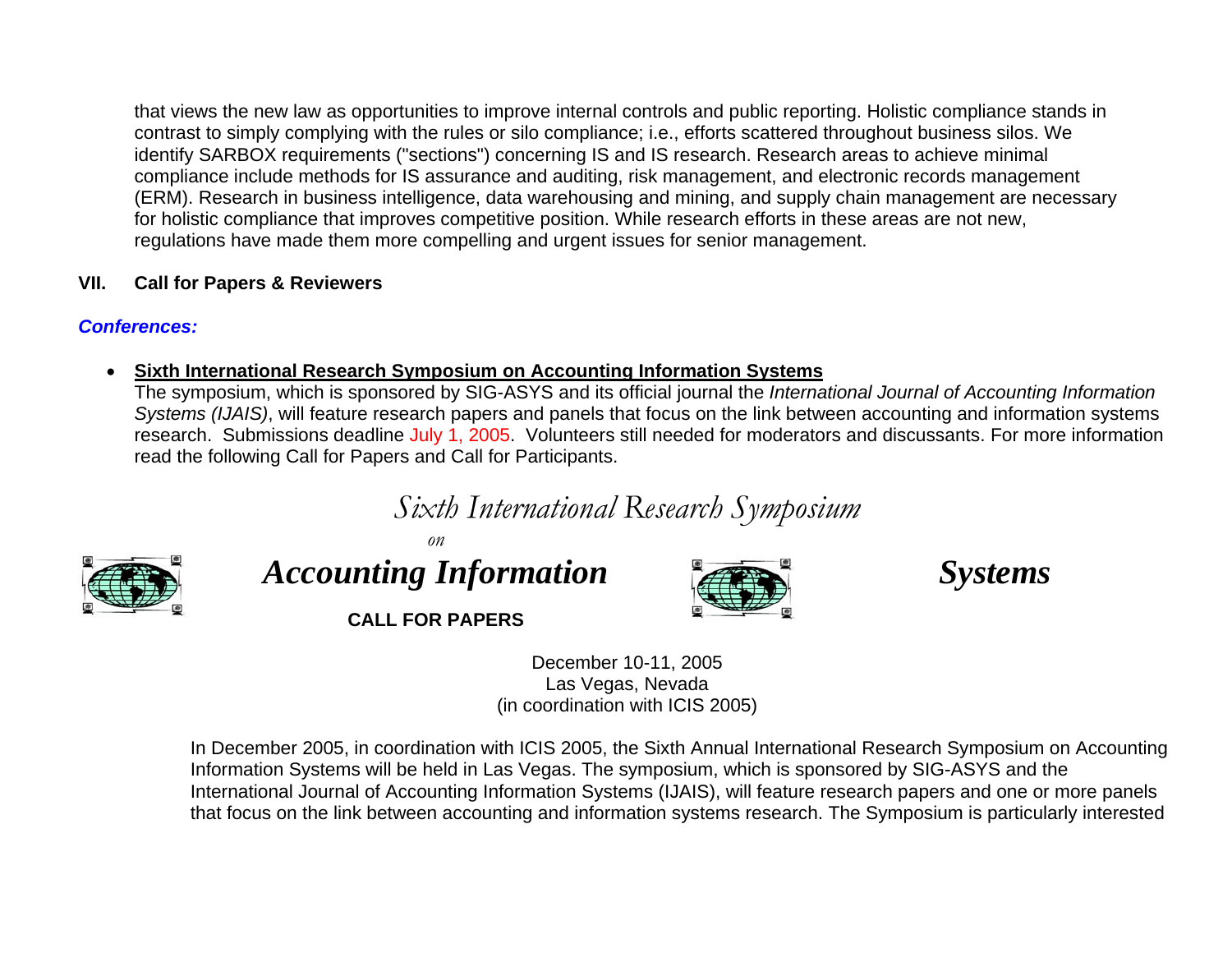in interdisciplinary papers that draw from accounting, psychology, cognitive science, behavioral science, economics, and/or information technology. High-quality, insightful, and theoretically sound studies of any type (action research, archival analysis, behavioral/experimental, design science, surveys, etc) are equally encouraged.

All submissions to IRSAIS 2005 must represent original work that has not already been published in a journal or conference proceedings (in complete form – abstract publication is permissible). If the work has been presented at another conference or is currently under consideration for publication or presentation elsewhere, the authors must disclose this fact.

At least one author for every accepted paper and all members of every accepted panel must register for the symposium and be prepared to present their ideas in person. Authors of accepted submissions must address the suggestions (if any) of the reviewers, and submit an electronic copy of the final version of the work by the specified deadline. Failure to do so will be tantamount to withdrawing this work from further consideration and it will not be included on the final program.

Submissions may be of three types: Completed research papers, research-in-progress papers, and panel proposals.

### **Completed research papers**

Completed research submissions constitute a submission to IJAIS and papers accepted for the Symposium will be published in a special issue of the journal. Authors will need to meet any additional requirements of the journal editor. Papers should conform to IJAIS format, which is consistent with American Accounting Association journals and other Elsevier accounting journals.

### **Research-in-progress papers**

Submission of promising research in its formative stages does not require complete analysis of results. Submissions should include a one-page abstract and a paper that includes the following sections: research objectives and questions, theoretical foundations of the study, research methodology being used, current status of the project, and a description of what the authors propose to present at the conference.

### **Panel proposals**

Panel proposals should include a general description of the panel, names and affiliations of all panel participants, a statement to the effect that all participants have made a commitment to serve on the panel (if it is accepted), a brief description of each participant's background and expertise related to the panel topic, and a description of each participant's views on the topic.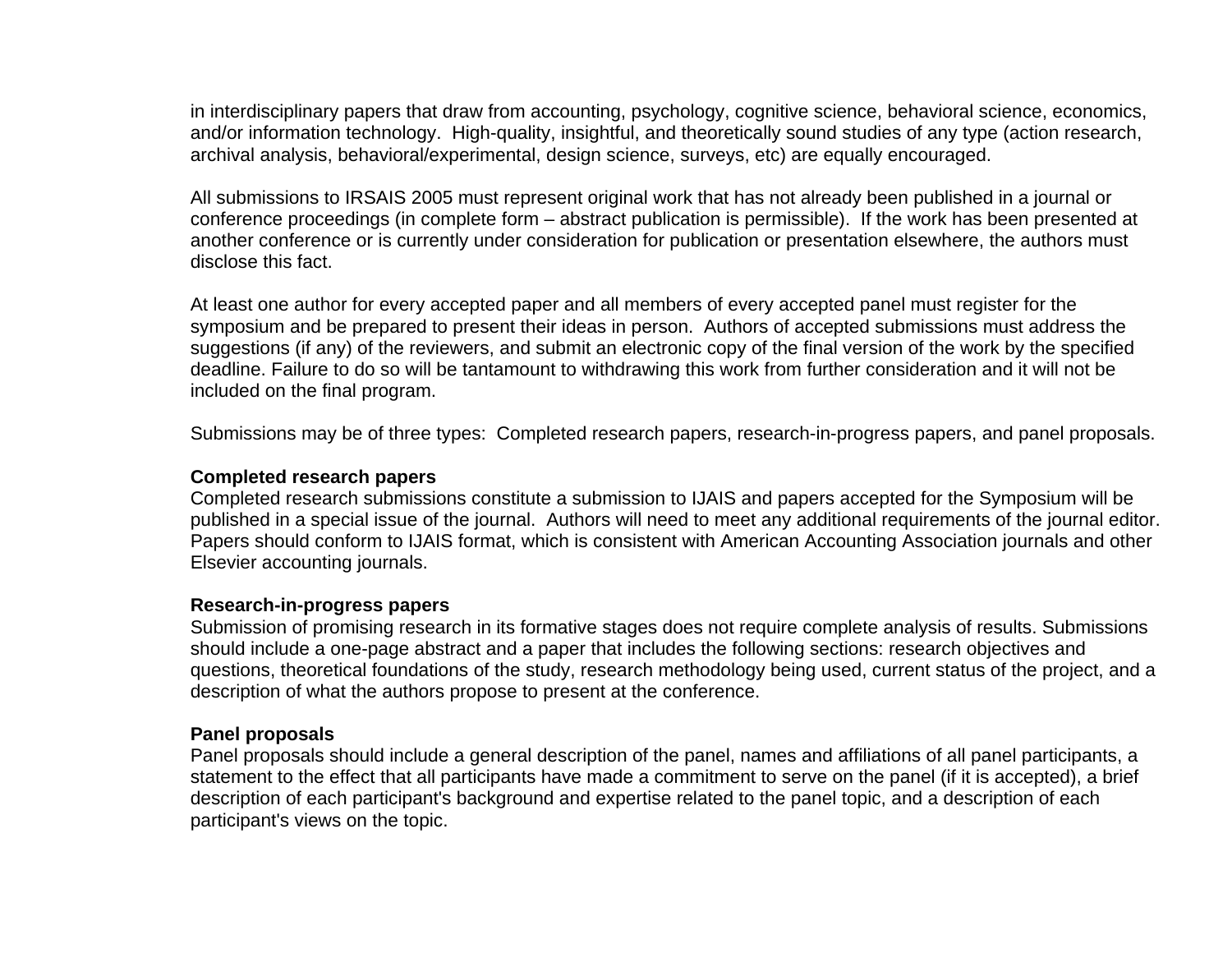For completed paper and research-in-progress submissions, authors should identify themselves and provide contact information only on the cover page, as these submissions will be blind reviewed. The second page of the paper should consist of an abstract plus a list of key words describing the main topics of the manuscript (the MISQ keyword list should be used). Papers and panel proposals should be double-spaced to facilitate editing. The manuscript or proposal plus any supporting documentation (such as survey instruments) should be sent as e-mail attachments (in Word format) to:

Professor Vicky Arnold [vicky.arnold@business.uconn.edu](mailto:vicky.arnold@business.uconn.edu)

Submission Deadline: July 1, 2005 Notification of Decision: September 2, 2005 Revised Manuscripts Deadline: October 3, 2005 Registration Deadline: October 31, 2005

# **Call for Participation**

In December 2005, in coordination with ICIS 2005, the Sixth Annual International Research Symposium on Accounting Information Systems will be held in Las Vegas, Nevada. The symposium, which is sponsored by SIG-ASYS and its official journal the International Journal of Accounting Information Systems (IJAIS), will feature research papers and panels that focus on the link between accounting and information systems research. The Symposium will include interdisciplinary papers that draw from accounting, psychology, cognitive science, behavioral science, economics, and/or information technology. Various methodological approaches will be represented. The language of the conference and for all submissions is English.

Registration Deadline: October 31, 2005. Registration will be available on the ICIS registration form. For further details see:<http://icis2005.unlv.edu/>

Program Chair: Vicky Arnold University of Connecticut/University of Melbourne [Vicky.arnold@business.uconn.edu](mailto:Vicky.arnold@business.uconn.edu)

Local Arrangements Chair: Georgia Smedley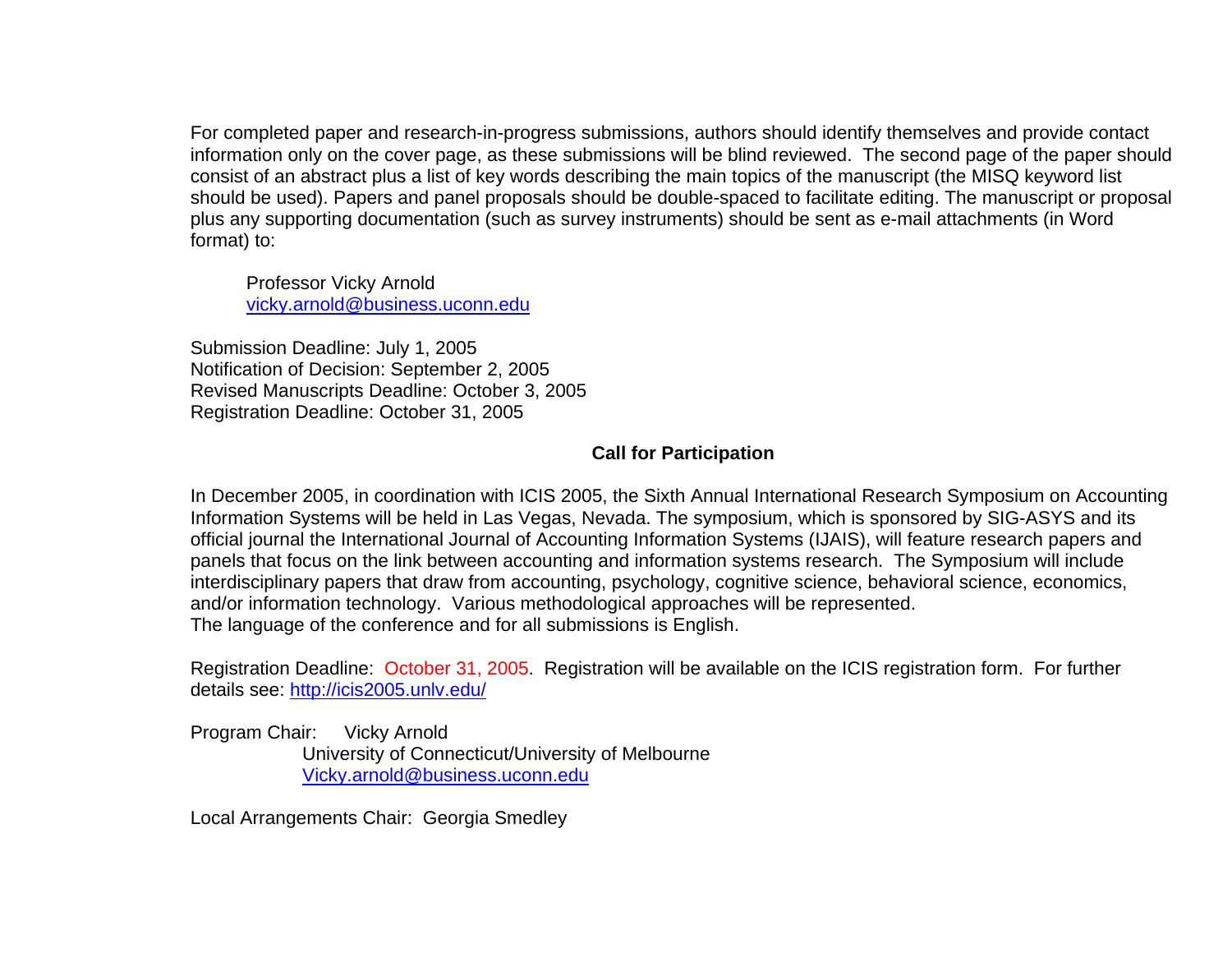University of Nevada-Las Vegas

Sponsoring Journal Editor: Steve G. Sutton University of Connecticut/University of Melbourne International Journal of Accounting Information Systems [steve.sutton@business.uconn.edu](mailto:ssutton@sba.uconn.edu)

### $\bullet$ **Digital Accounting Research Conference**

The submission deadline has been extended until August 4, 2005. The call for papers can be accessed at: <http://www.uhu.es/ijdar/call2005.htm>

### $\bullet$ **New Scholars Research Workshop**

The New Scholars Research Workshop will be held at the IS section midyear meeting. Papers should be submitted by September 15, 2005. Information on the workshop can be found at the following new homepage for the Journal of Information Systems New Scholars Research Workshop:<http://www.jisnsrw.com/>(old address [http://aaahq.org/infosys/calls/JIS\\_NewScholars.mht](http://aaahq.org/infosys/calls/JIS_NewScholars.mht))

### • **2006 AAA-IS Section Mid-Year Conference**

The Information Systems Section of the AAA will hold its 2006 Mid-Year Conference in Scottsdale, AZ. The meeting includes a plenary speaker, panel discussions, research and education paper sessions, and forum paper sessions. We will also have concurrent research sessions for the AI/ET Section. The "AIS New Scholar Consortium" will precede the meeting on January 4-5<sup>th</sup>. Submission deadline is September 15, 2005. For more information view the call for papers below.

### **CALL FOR PAPERS 2006 AAA-IS Section Mid-Year Conference January 5-7, 2006 Scottsdale, Arizona**

The Information Systems Section of the AAA will hold its 2006 Mid-Year Conference in Scottsdale, AZ. The meeting includes a plenary speaker, panel discussions, research and education paper sessions, and forum paper sessions. We will also have concurrent research sessions for the AI/ET Section. The "AIS New Scholar Consortium" will precede the meeting on January  $4 - 5$ <sup>th</sup>.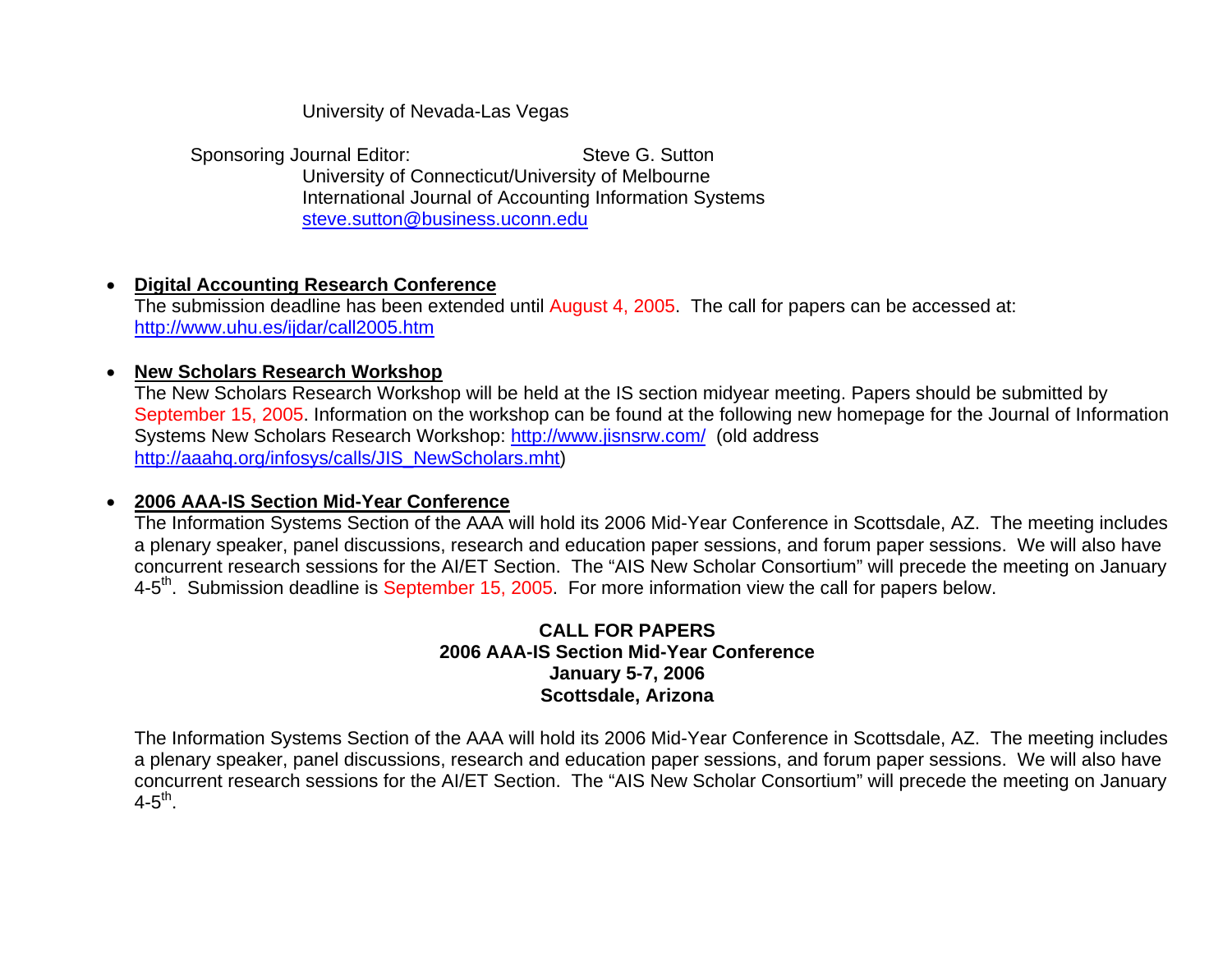# **Instructions for JOINT SUBMISSIONS (conference and** *Journal of Information Systems)*  **Due date: September 15, 2005**

Authors should submit research or education papers electronically to Brad Tuttle at *is@sc.edu*. The submission fee is \$15, payable at<https://aaahq.org/AAAforms/journals/jissubmit.cfm>. We strongly encourage early submission. Authors should direct inquiries regarding manuscript submissions to Brad Tuttle (jis@sc.edu, 803-777-6639). Authors will be notified regarding acceptance of manuscripts by November 4, 2005. By November 21, 2005, authors of accepted submissions must provide the editor and designated session discussant a final electronic copy of their manuscript.

# **Instructions for Submission to the CONFERENCE ONLY**

### **Due Date: September 15, 2005**

Authors should submit research papers, education papers, education cases, and education panel topics electronically to Mary Curtis at [curtism@unt.edu](mailto:curtism@unt.edu) . Authors should direct inquiries regarding submission to Mary Curtis ([curtism@unt.edu](mailto:curtism@unt.edu) , 940-565- 4366). Notification of acceptance to the conference will be made by November 4, 2005. By November 21, 2005, authors of accepted conference papers must provide a final electronic copy of their manuscript.

### **Instructions for Submissions for the AI/ET SECTION**

A separate "Call for Papers" will be posted at the AI/ET section Web site. If you are interested in submitting a paper for an AI/ET concurrent session, please find instructions for these submissions at the following site: <http://accounting.rutgers.edu/raw/aaa/aiet/aiethome.htm>.

# **Instructions for Submission to the Journal of Information Systems New Scholars Research Workshop Due Date: September 15, 2005**

A separate "Call for Papers" will be posted on the AAA Web site and the IS Section Web site for those interested in submitting a paper. This session is intended for New Scholars to get feedback from the JIS Editorial and Review Board in a friendly setting. Dual submissions to the workshop and the main conference will be allowed. However, if your paper is accepted for a paper session at the main conference, it will be withdrawn from the workshop round table discussions.

For updates on the conference, please check the AAA-IS Section web site at <http://aaa-is.byu.edu/>, or contact the conference chair, Carolyn Strand Norman [\(castrand@vcu.edu](mailto:castrand@vcu.edu) , 804-828-3160).

### $\bullet$ **Organizations and Society in Information Systems (OASIS) 2005 Workshop**

Present your research-in-progress at OASIS, the IFIP Working Group 8.2 research workshop (or just come to hear the discussions). The OASIS workshop is open to all interested scholars and professionals who are researching in the area of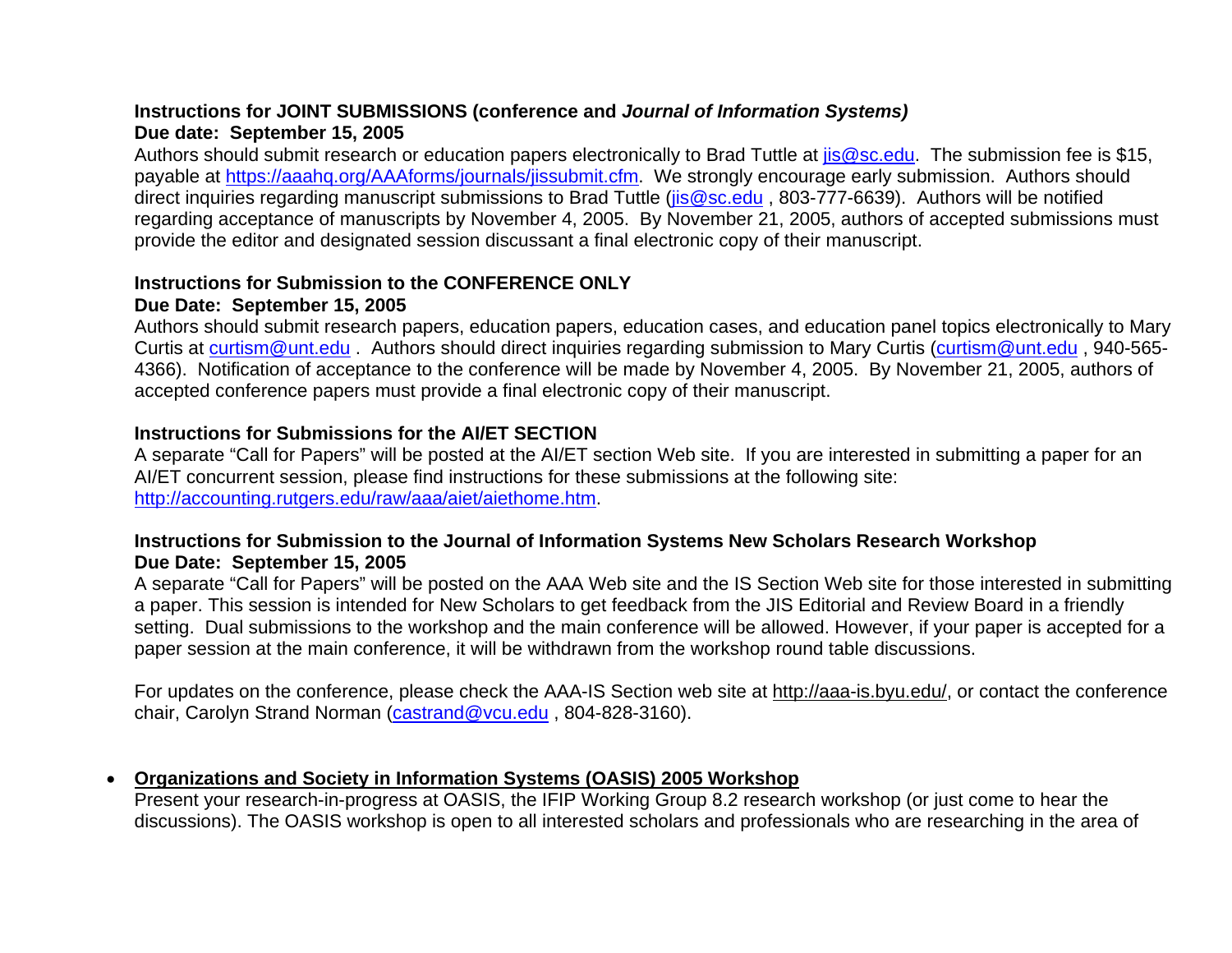organizations, information systems and society. Deadline is October 15, 2005. For more information view the Call for Participation below.



**International Federation for Information Processing Working Group 8.2 Information Systems and Organizations** 

# **Call for Participation**

\*\*\*\*\*\*\*\*\*\*\*\*\*\*\*\*\*\*\*\*\*\*\*\*\*\*\*\*\*\*\*\*\*\*\*\*\*\*

- **\*** Submit to: [oasis2005@ifipwg82.org](mailto:oasis2005@ifipwg82.org)
- Deadline: October 15, 2005

\*\*\*\*\*\*\*\*\*\*\*\*\*\*\*\*\*\*\*\*\*\*\*\*\*\*\*\*\*\*\*\*\*\*\*\*\*\*

**Organizations and Society in Information Systems (OASIS) 2005 Workshop** 

The Venetian Hotel CASANOVA 501 & 502 Las Vegas, NV, United States 9 AM-3:30 PM Sunday 11 December 2005

- Is your research concerned with the interaction of information systems, organizations and society?
- Are you ready to present some of your current research ideas and approaches?
- •Do you need a forum to discuss some of your concepts and/or findings that have not yet crystallized into a formal paper?
- Would you like feedback from your peers as you move your current work forward?
- •Do you want to meet internationally respected researchers in information systems?

If so, we invite you to present your research-in-progress at OASIS, the IFIP Working Group 8.2 research workshop (or just come to hear the discussions). The OASIS workshop is open to all interested scholars and professionals who are researching in the area of organizations, information systems and society. Moreover, we welcome scholars of social responsibility and ethics in IS. Along with members and friends of IFIP WG 8.2, we welcome researchers new to, or interested in, intensive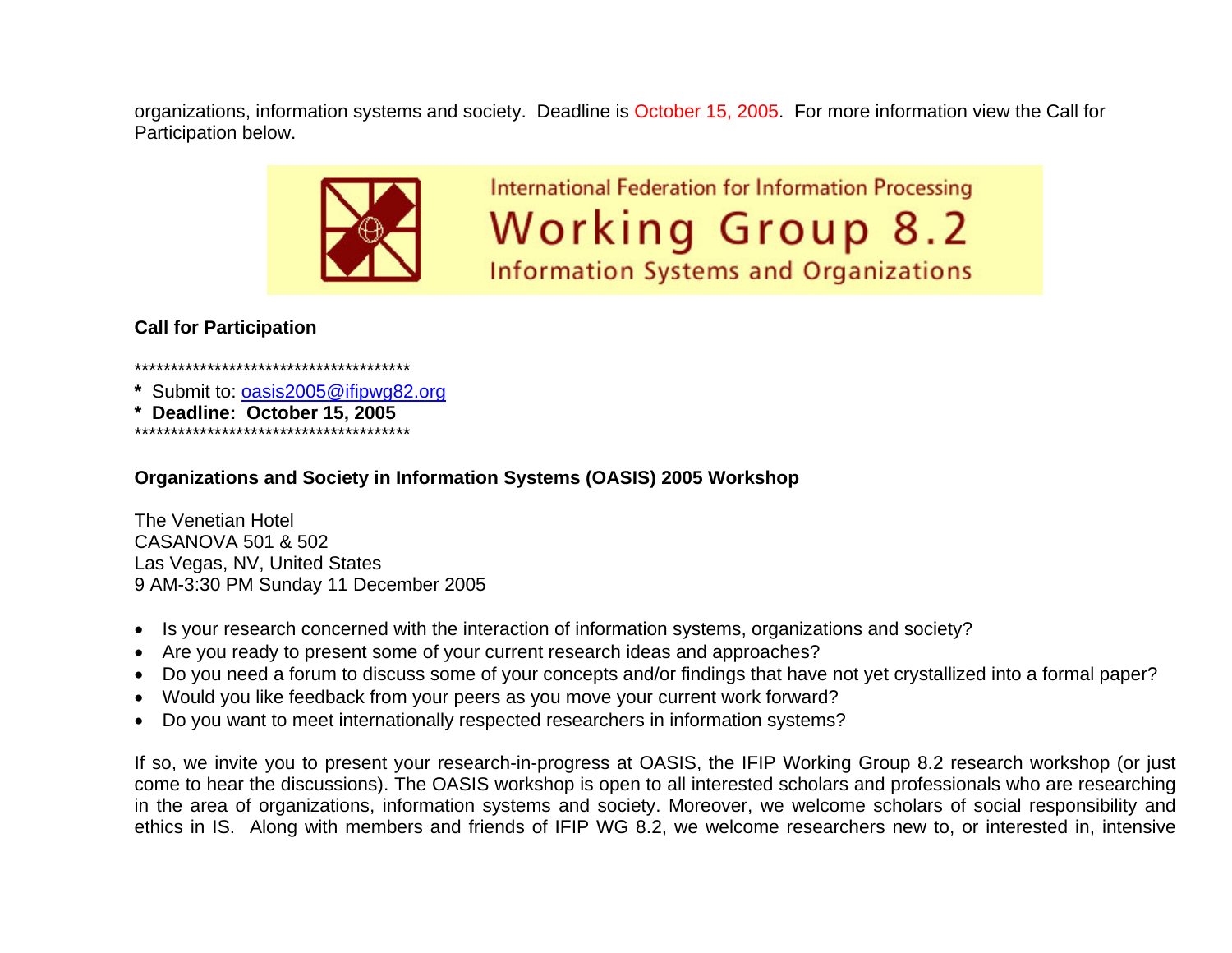research in IS. Intensive research was defined for a special edition of MIS Quarterly as empirical research that employs qualitative, case, and/or interpretive methods.

Come get to know our members and their research interests, issues, and methodologies in a relaxed and supportive setting. The unique and collegial character of WG 8.2 ensures constructive, helpful and high quality feedback. OASIS is a particularly useful forum for those just embarking on their research who need constructive advice on research approaches.

**Submissions:** To present, please submit a 500-word abstract of your work to oasis2005@ifipwg82.org by 15 October 2005. We anticipate that submitters will be given about 10-15 minutes to present their work to the assembled group, followed by 5-10 minutes for questions from the audience. The exact timing and review process will depend on the number of abstracts received. We will accept late submissions on a space-available basis. Proposals will be made available online prior to the meeting. Authors submitting proposals must grant the IFIP WG 8.2 the right to publish them online, but retain all other copyrights.

**Registration:** There will be a nominal registration fee for the workshop to cover the cost of coffee breaks, audio-visual equipment and copying. All attendees and presenters will be required to register. We will provide pre-registration as well as registration at the door in cash (receipts will be provided). Details will be provided on the IFIP WG 8.2 Website ([http://www.ifipwg82.org](http://www.ifipwg82.org/)).

**Time and Place:** The workshop will be in the rooms Casanova 501 & 502 of ICIS 2005 in the Conference Hotel, the Venetian, Las Vegas, NV, United States. The workshop will be held from 9 AM-3:30 PM on Sunday 11 December 2005, immediately prior to the ICIS 2005 conference.

IFIP WG 8.2 Business Meeting: All workshop attendees and anyone interested in WG 8.2 are encouraged to attend the WG business meeting that will follow the workshop at 4 PM. At the business meeting, we will discuss future workshops and working conferences, elect new members to the working group and conduct other business.

**Questions:** Please email any questions regarding this workshop to the chair at [oasis2005@ifipwg82.org](mailto:oasis2005@ifipwg82.org)

We look forward to seeing you in Las Vegas in December.

Chairs,

 $^{\circ}$ Elisabeth Rossen Helena Holmstrom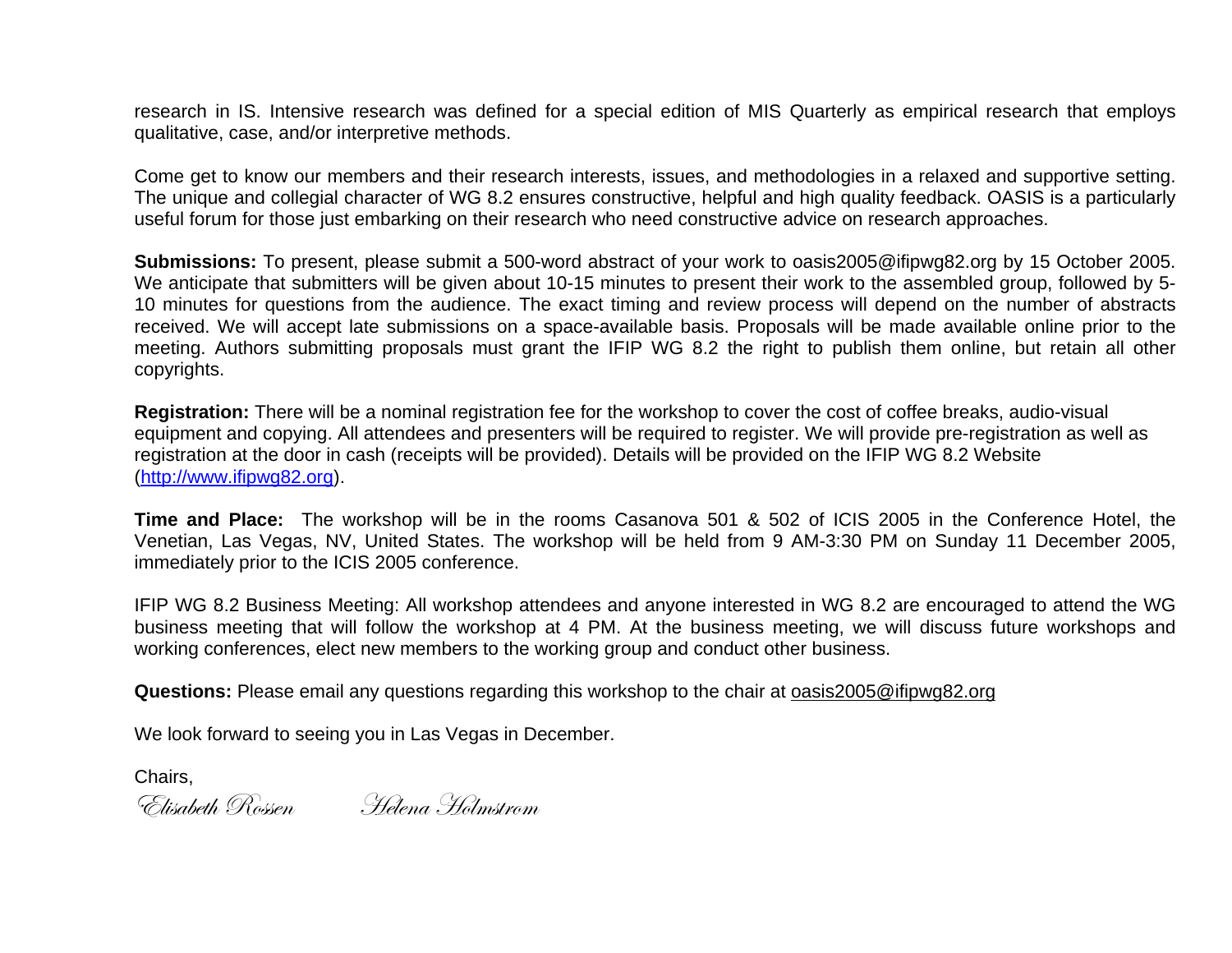### *Journals:*

### • **Accounting and the Public Interest**

Accounting and the Public Interest is an online publication by the Public Interest Section of the American Accounting Association.

*Accounting and the Public Interest* is the first exclusively online journal in the American Accounting Association's (AAA) current stable of academic journals and the only one that has as its primary focus to provide a forum for academic research addressing the public interest. Four volumes have been published and the 2005 issue is in process. These can be found at <http://aaahq.org/ic/browse.htm> (or contact the editor). The journal, envisioned as innovative and eclectic, welcomes alternative theories and methodologies as well as the more traditional ones. The common element in this diversity is the requirement that a study and its findings be linked to the public interest by situating the findings within the economic, social, ethical, and political context, and ultimately providing guidance for responsible action. Responsible action can be promoted through research in all areas of accounting including, but not restricted to, financial accounting, auditing, accounting in organizations, social and environmental accounting, government and professional regulation, history, taxation, gender issues, professional and business ethics, information technology applications, accounting and business education, and governance of accounting organizations. Theoretical and empirical contributions, as well as literature reviews synthesizing the state of the art in specific areas, are considered appropriate. Replications and reinterpretations of previous work will also be considered. This editorial policy provides a publication outlet within the AAA for accounting research taking a socially responsive, and responsible, perspective. Operationally our goal is to communicate a decision to the author within four to six weeks of receipt of a manuscript. The journal, with its constructive and responsive editorial procedures, attempts to render research efforts relevant and rewarding for all concerned.

For instructions and submissions procedures visit <http://aaahq.org/ic/browse.htm> or contact Jesse Dillard, Editor, School of Business Administration, Portland State University, Portland, OR. ([jdillard@pdx.edu](mailto:jdillard@pdx.edu)).

### •**Advances in Accounting Behavioral Research**

*Advances in Accounting Behavioral Research* (AABR) publishes articles encompassing all areas of accounting that incorporate theory from and contribute new knowledge and understanding to the fields of applied psychology, sociology, management science, and economics. The journal is devoted to original empirical investigations and reviews that synthesize a specific body of literature; however, theoretical analyses, and methodological contributions are welcome. AABR is receptive to replication studies, provided they investigate important issues and are concisely written. The journal especially welcomes